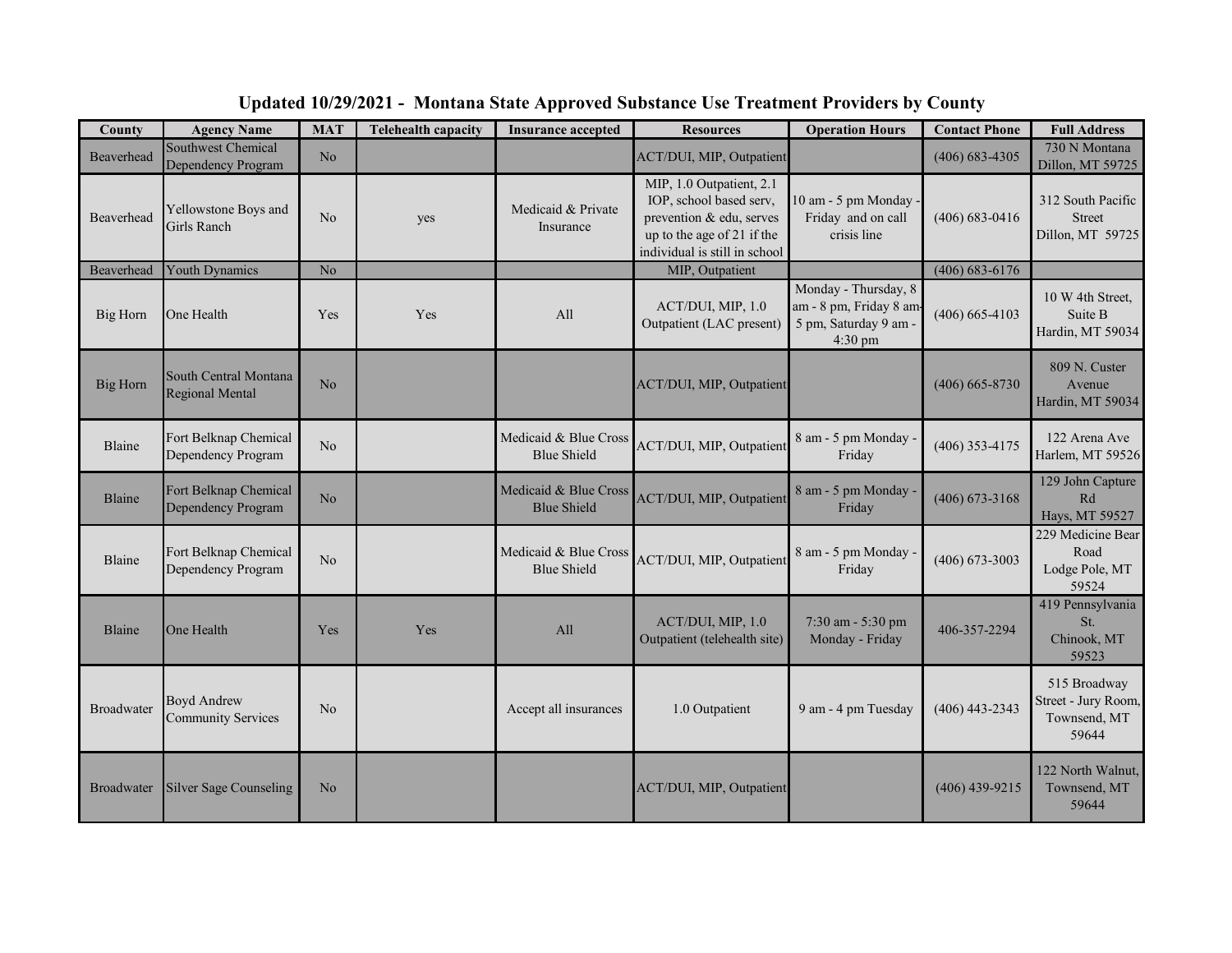| Carbon  | South Central Montana<br>Regional Mental                    | No             |     |                                                  | ACT/DUI, MIP, Outpatient                                                                                                                                                                  | 8:00 am to 4:00 pm<br>Monday - Wednesday                    | $(406)$ 446-2500   | 10 South Oakes<br>Red Lodge, MT<br>59068                                                   |
|---------|-------------------------------------------------------------|----------------|-----|--------------------------------------------------|-------------------------------------------------------------------------------------------------------------------------------------------------------------------------------------------|-------------------------------------------------------------|--------------------|--------------------------------------------------------------------------------------------|
| Cascade | <b>Benefis Healthcare</b>                                   | No             |     |                                                  | ACT/DUI, MIP, Outpatient                                                                                                                                                                  |                                                             | $(406)$ 455-2367   | <b>Benefis West</b><br>Campus - 2nd<br>Floor 500 15th<br>Ave S<br>Great Falls, MT<br>59405 |
| Cascade | Center for Mental<br>Health                                 | yes            |     | Medicaid                                         | ACT/DUI, MIP, 1.0<br>Outpatient                                                                                                                                                           | 8 am - 5 pm Monday-<br>Friday.                              | $(406) 761 - 2100$ | 915 1st Ave South<br>Great Falls MT,<br>59401                                              |
| Cascade | <b>Gateway Community</b><br>Services                        | N <sub>o</sub> | yes | Accepts all but tri-care                         | 3.1 Residential Mens<br>Recovery Home- 8 beds,<br>1.0 Outpatient, 2.1<br>Intensive Outpatient,<br>ACT/DUI, MIP, and<br>Group.                                                             | 8am -6pm Monday-<br>Friday, groups going<br>up to 7 pm.     | $(406)$ 727-2512   | 26 4th St. North<br>Great Falls, MT<br>59401                                               |
| Cascade | Indian Family Health<br>Clinic                              | N <sub>o</sub> | yes | All, \$25 co pay for non-<br>insured individuals | 1.0 Outpatient, peer<br>supprot, groups, anger<br>managementt, native<br>tradition approach,<br>integrated health, harm<br>reduction, co-occuring<br>treatment, and care<br>coordination. | 8 am- 5pm Monday -<br>Friday, closed during<br>12 pm -1 pm. | $(406)$ 268-1510   | 1220 Central Ave,<br>Great Falls, MT<br>59401                                              |
| Cascade | Misfits, LLC                                                | N <sub>o</sub> | yes | all except tri                                   | ACT/DUI, MIP, 1.0<br>Outpatient                                                                                                                                                           | 9am -11 am twice a<br>month                                 | $(406) 868 - 7832$ | 1210 E Main<br>shelby, MT 59427                                                            |
| Cascade | Seeking Recovery LLC                                        | No             |     |                                                  | ACT/DUI, Outpatient                                                                                                                                                                       |                                                             | $(406)$ 217-5266   | 1601 2nd Ave N<br>Great Falls, MT<br>59406                                                 |
| Cascade | <b>Youth Dynamics</b>                                       | N <sub>o</sub> |     |                                                  | MIP, Outpatient                                                                                                                                                                           |                                                             | $(406)$ 453-5592   | 225 7th Ave Ste 1<br><b>Great Falls MT</b><br>59405                                        |
| Custer  | <b>EMCMHC</b> -Substance<br>Abuse/Dependency<br><b>Svcs</b> | No             | Yes |                                                  | ACT/DUI, MIP,<br>Outpatient, Residential                                                                                                                                                  | 8 am - 5 pm Monday ·<br>Friday                              | $(406)$ 234-0234   | 2508 Wilson Street<br>Miles City, MT<br>59327                                              |
| Custer  | One Health                                                  | Yes            | Yes | All                                              | ACT/DUI, MIP, 1.0<br>Outpatient (telehealth site)                                                                                                                                         | 7 am - 5 pm Monday-<br>Friday                               | 406-874-8700       | 305 S. 4th Street<br>Miles City, MT<br>59301                                               |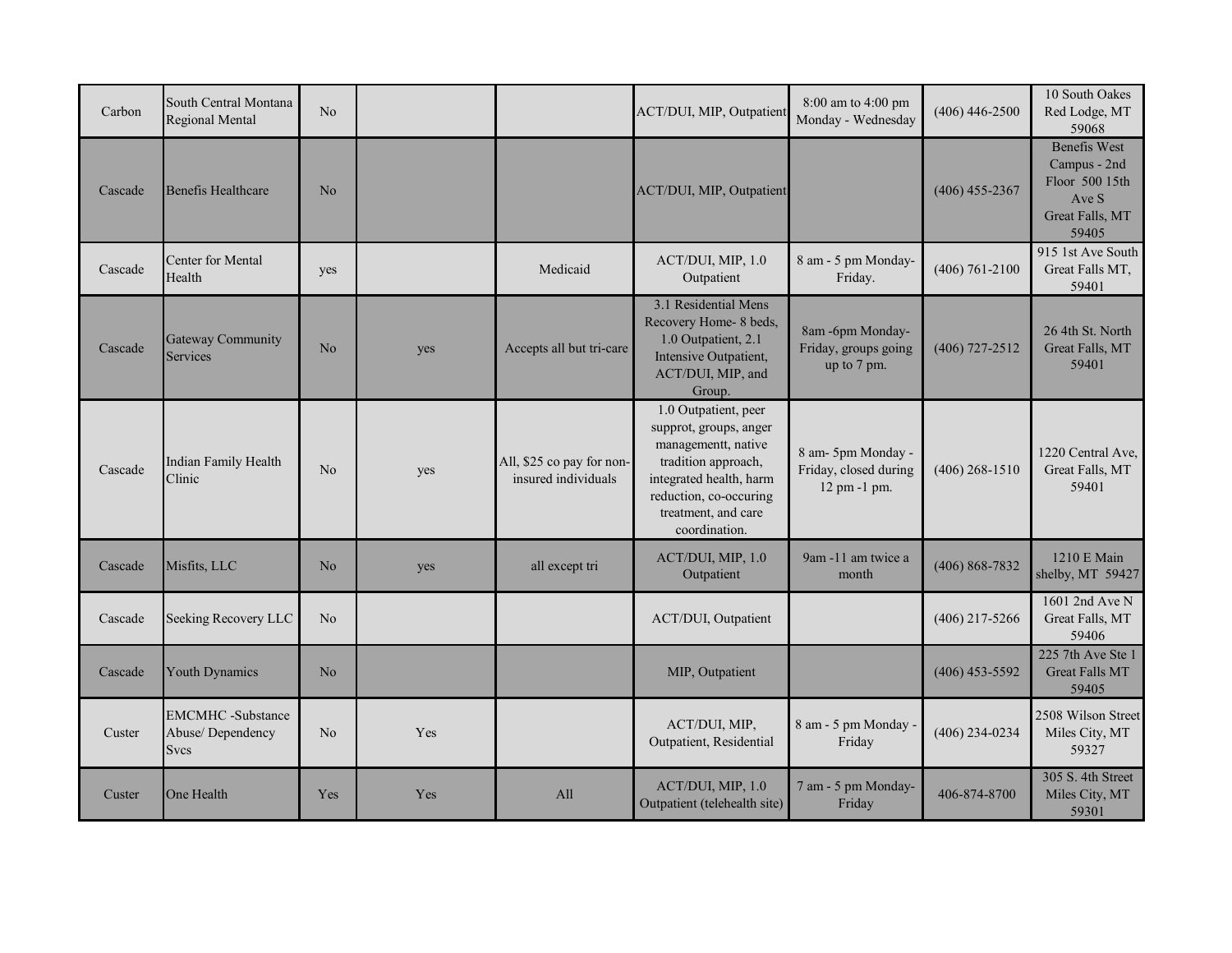| Custer     | <b>Youth Dynamics</b>                                       | N <sub>o</sub> |     |                                            | MIP, Outpatient                                                                                                         |                                                                                 | $(406)$ 232-4233 | 2813 Comstock<br>Miles City, MT<br>59301                         |
|------------|-------------------------------------------------------------|----------------|-----|--------------------------------------------|-------------------------------------------------------------------------------------------------------------------------|---------------------------------------------------------------------------------|------------------|------------------------------------------------------------------|
| Daniels    | <b>EMCMHC</b> -Substance<br>Abuse/Dependency<br><b>Svcs</b> | No             | Yes |                                            | ACT/DUI, MIP, Outpatient                                                                                                | 8 am - 5 pm Monday<br>Friday                                                    | $(406)$ 765-3496 | 105 5th Ave. East<br>Scobey, MT 59263                            |
| Dawson     | <b>EMCMHC</b> -Substance<br>Abuse/Dependency<br><b>Svcs</b> | N <sub>o</sub> | Yes |                                            | ACT/DUI, MIP, Outpatient                                                                                                | 8 am - 5 pm Monday -<br>Friday                                                  | $(406)$ 377-6075 | 2016 N Merrill<br>Glendive, MT<br>59330                          |
| Dawson     | Prairie Hills Recovery<br>Center                            | N <sub>o</sub> | no  | Allegiance, Blue+ Blue<br>shield, Medicaid | ACT/DUI, MIP, 1.0<br>Outpatient, and 2.1<br>Intensive Outpatient,<br>"batters intervention",<br>MRT, relapse prevention | 8 am - 5pm Monday -<br>Friday                                                   | $(406)$ 377-2072 | 313 Valentine St<br>Glendive, MT<br>59930                        |
| Dawson     | Youth Dynamics                                              | No             |     |                                            | MIP, Outpatient                                                                                                         |                                                                                 | $(406)$ 377-4942 | 120 W. Towne St<br>#202<br>Glendive MT<br>59330                  |
| Deer Lodge | Aware                                                       | N <sub>o</sub> |     |                                            | ACT/DUI, MIP, Outpatient                                                                                                |                                                                                 | $(406)$ 563-8117 | 205 East Park Ave.<br>Anaconda, MT<br>59711                      |
| Deer Lodge | Western Montana<br>Tri-County Addiction<br><b>Services</b>  | N <sub>o</sub> |     |                                            | ACT/DUI, MIP, Outpatient                                                                                                |                                                                                 | $(406)$ 563-7038 | 307 E. Park Room<br>211<br>Anaconda, MT<br>59711                 |
| Fallon     | <b>EMCMHC</b> -Substance<br>Abuse/Dependency<br><b>Svcs</b> | No             | Yes |                                            | ACT/DUI, MIP, Outpatient                                                                                                | 8 am - 5 pm Monday ·<br>Friday                                                  | $(406)$ 234-1687 | 10 W Fallon Ave<br>(Health<br>Department)<br>Baker, MT 59313     |
| Fallon     | Prairie Hills Recovery<br>Center                            | N <sub>o</sub> | no  | Allegiance, Blue+ Blue<br>shield, Medicaid | ACT/DUI, MIP, 1.0<br>Outpatient, and 2.1<br>Intensive Outpatient,<br>"batters intervention",<br>MRT, relapse prevention | 8 am - 5pm Monday -<br>Friday                                                   | $(406)$ 941-0879 | 227 Shopping<br>Center Drive<br>Baker, MT 59313                  |
| Fergus     | Aspen Assessment and<br><b>Counseling Services</b>          | No             |     |                                            | ACT/DUI, MIP, Outpatient                                                                                                |                                                                                 | $(406)$ 366-4134 | 505 West Main<br>Street Suite 316<br>Lewistown, MT<br>59457-5703 |
| Fergus     | One Health                                                  | Yes            | Yes | All                                        | ACT/DUI, MIP, 1.0<br>Outpatient (LAC present)                                                                           | Monday, Wednesday,<br>Friday-8 am - 5 pm.<br>Tuesday & Thursday-<br>8 am -7 pm. | $(406)$ 535-6545 | 406 1st Ave South,<br>Lewistown MT<br>59475                      |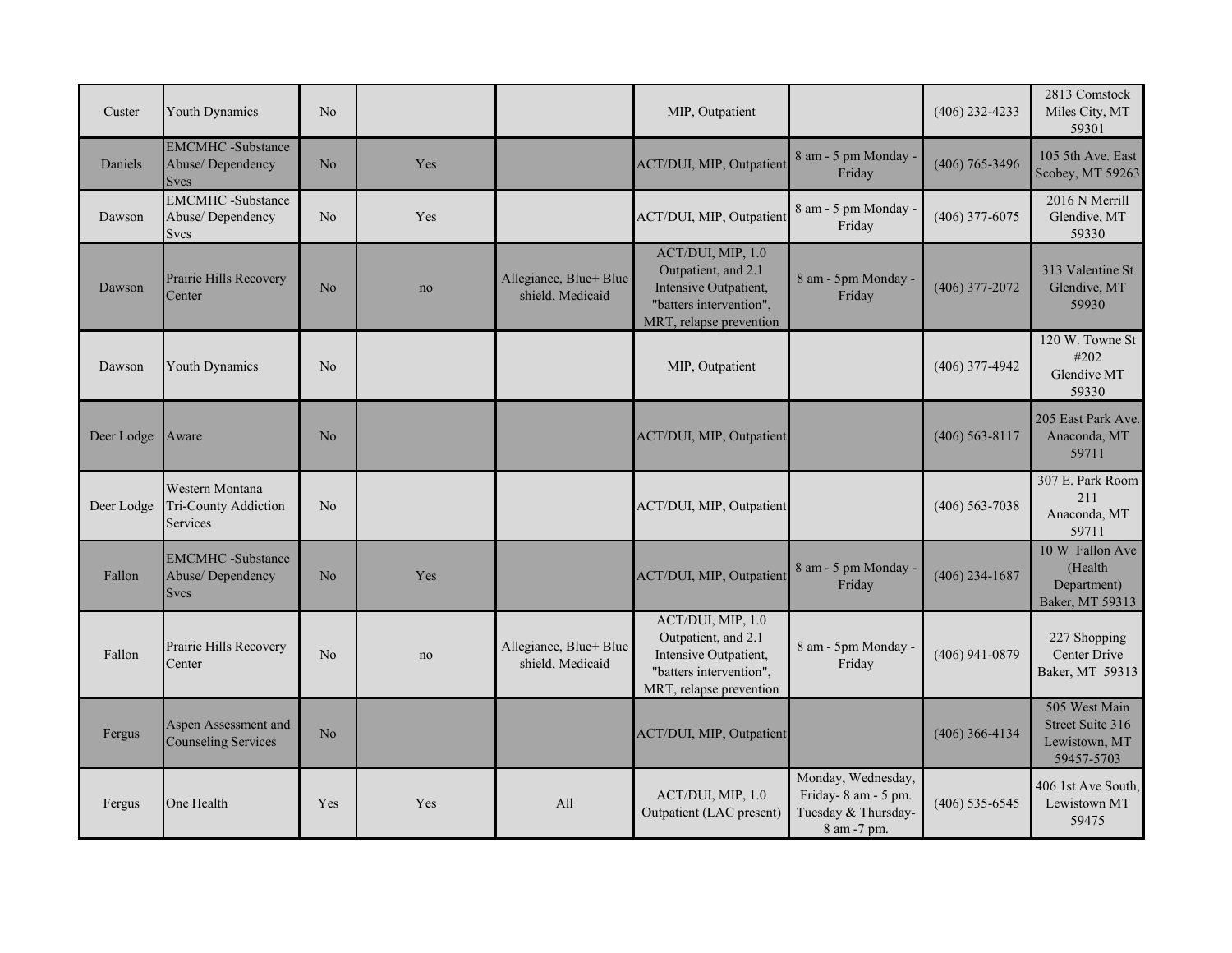| Fergus   | South Central Montana<br>Regional Mental | N <sub>o</sub>                   |     |                                                                       | ACT/DUI, MIP, Outpatient                                                                                                                        | 8:00 am to 5:00 pm<br>Monday - Friday                                                                                   | $(406)$ 538-7483     | 212 Wendell St<br>Lewistown, MT<br>59457                     |
|----------|------------------------------------------|----------------------------------|-----|-----------------------------------------------------------------------|-------------------------------------------------------------------------------------------------------------------------------------------------|-------------------------------------------------------------------------------------------------------------------------|----------------------|--------------------------------------------------------------|
| Fergus   | Yellowstone Boys and<br>Girls Ranch      | No                               | yes | Medicaid & Private<br>Insurance                                       | MIP, 1.0 Outpatient, 2.1<br>IOP, school based serv,<br>prevention & edu, serves<br>up to the age of 21 if the<br>individual is still in school  | 1 am - 5 pm Monday<br>Friday and on call<br>crisis line                                                                 | $(406)$ 535-4418     | 481 Lower Airport<br>Road<br>Lewistown, MT<br>59457          |
| Flathead | Alpenglow Clinic LLC                     | N <sub>o</sub>                   |     | All major insurances<br>including Medicaid,<br>Medicare, and private. | ACT/DUI, MIP, 1.0<br>Outpatient 2.1 Intensive<br>Outpatient, Peer Support,<br>transportation assistance,<br>and female trauma support<br>group. | Monday - Friday 9 am<br>to 5pm; Group Nights<br>Monday & Wednesday<br>6pm to 8 pm: Tuesday<br>& Thursday 6pm to 9<br>pm | $(406) - 300 - 2984$ | 141 West<br>Washington St.<br>Kalispell, MT<br>59901         |
| Flathead | <b>Big Sky Recovery</b>                  | N <sub>o</sub>                   |     | Most private insurances,<br>does not accept<br>medicaid               | ACT/Outpatient                                                                                                                                  | 8am -9 pm Monday -<br>Friday                                                                                            | $(406)$ 260-2725     | 309 Wisconsin<br>Ave,<br>Whitefish, MT<br>59937              |
| Flathead | Elizabeth Norwood-<br>Theissen LLC       | N <sub>o</sub>                   |     |                                                                       | ACT/DUI, MIP, Outpatient                                                                                                                        |                                                                                                                         | $(406)253 - 0607$    | 17 Second Street<br>East Suite 206<br>Kalispell, MT<br>59901 |
| Flathead | <b>Gateway Community</b><br>Services     | N <sub>o</sub>                   | yes | Accepts all but tri-care                                              | 3.1 Residential Womens<br>Recovery Home- 8 beds,<br>1.0 Outpatient, 2.1<br>Intensive Outpatients,<br>ACT/DUI, MIP, and<br>Group.                | 8am -6pm Monday-<br>Friday, groups going<br>up to 7 pm.                                                                 | $(406)$ 756-6453     | 1312 North<br>Meridian<br>Kalispell, MT<br>59901             |
| Flathead | Oxytocin LLC                             | No, has a<br>partner<br>to offer | yes | All                                                                   | ACT/DUI, MIP,<br>Outpatient, Anger<br>Management, couple<br>counseling, trauma work                                                             | 7 am -7 pm Monday -<br>Friday, educational<br>courses once a month<br>on the weekend                                    | $(406)$ 314-6565     | 1645 US 93 S<br>Suite C<br>Kalispell, MT<br>59901            |
| Flathead | Recovery Centers of<br>Montana, LLC      | No                               |     |                                                                       | Residential                                                                                                                                     |                                                                                                                         | $(406) 897 - 2788$   | 390 Hodgson Road<br>Columbia Falls,<br>MT 59912              |
| Flathead | <b>Sunburst Mental Health</b>            | N <sub>o</sub>                   |     |                                                                       | ACT/DUI, MIP, Outpatient                                                                                                                        |                                                                                                                         | $(406)$ 546-8721     | 2282 HWY 93<br>South<br>Kalispell, MT<br>59901               |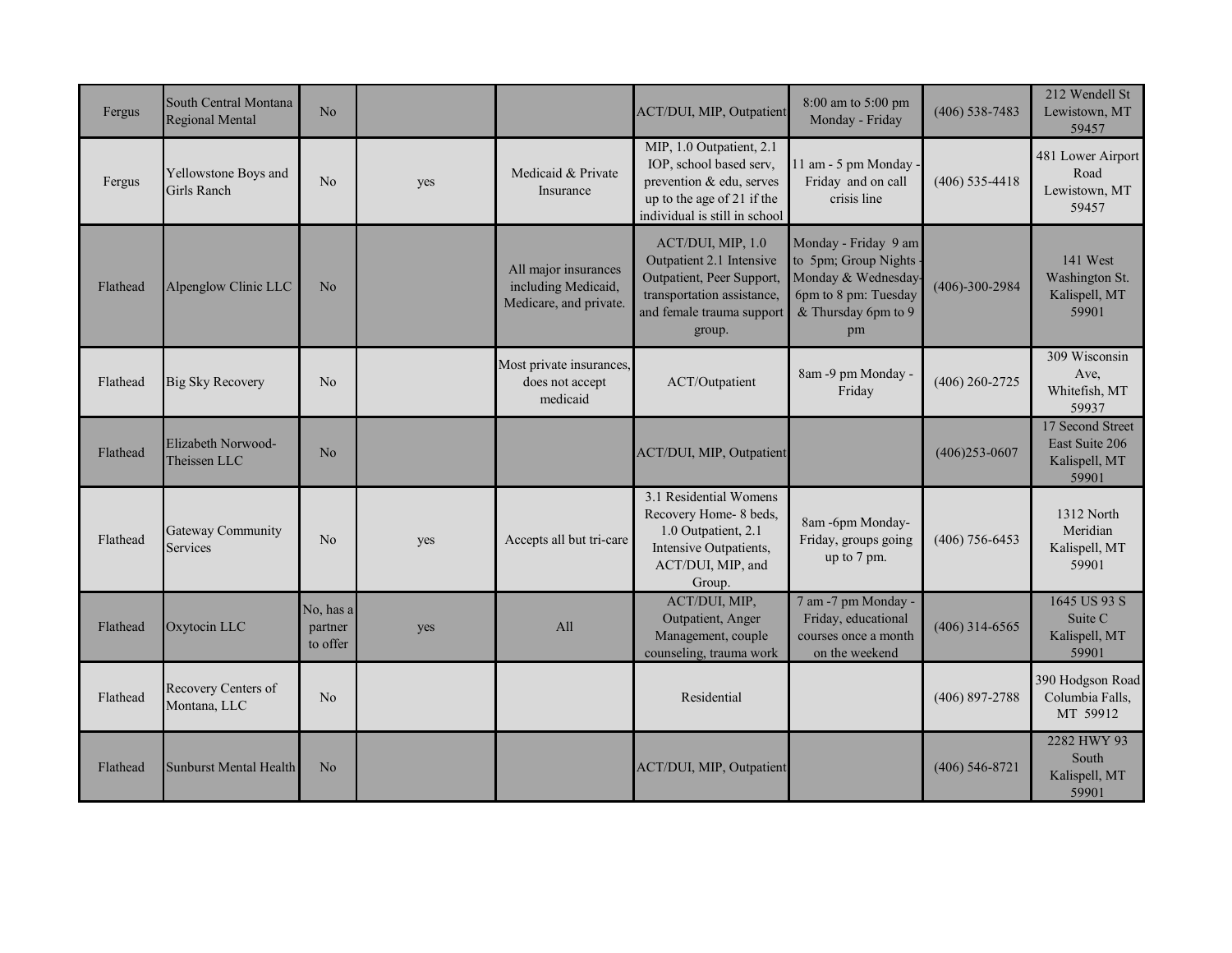| Flathead | Sweetgrass<br>Psychological Services                                                        | N <sub>o</sub> | Yes | Medicaid, MT Co-op,<br>Allegiance, Cigna, First<br>Choice, Pacific Source,<br>BCBS, Interwest, Aetna | ACT/DUI, MIP, Outpatient                                                                                                                        | Monday - Friday 8 am<br>to 5 pm                                                                                         | $(406)$ 298-5727     | 500 12th Ave<br>West, 2B<br>Columbia Falls,<br>MT 59912    |
|----------|---------------------------------------------------------------------------------------------|----------------|-----|------------------------------------------------------------------------------------------------------|-------------------------------------------------------------------------------------------------------------------------------------------------|-------------------------------------------------------------------------------------------------------------------------|----------------------|------------------------------------------------------------|
| Flathead | Sweetgrass<br>Psychological Services                                                        | No             | Yes | Medicaid, MT Co-op,<br>Allegiance, Cigna, First<br>Choice, Pacific Source,<br>BCBS, Interwest, Aetna | <b>ACT/DUI, MIP, Outpatient</b>                                                                                                                 | Monday - Friday 8 am<br>to 5 pm                                                                                         | $(406)$ 298-5728     | 144A 2nd St W<br>Whitefish, MT<br>59937                    |
| Flathead | Western Montana<br><b>Addiction Services -</b><br><b>Flathead Adult Services</b>            | N <sub>o</sub> |     |                                                                                                      | ACT/DUI, MIP, Outpatient                                                                                                                        |                                                                                                                         | $(406)257 - 1336$    | 410 Windward<br>Way<br>Kalispell, MT<br>59901              |
| Flathead | <b>Western Montana</b><br><b>Addiction Services -</b><br>Stillwater Therapeutic<br>Services | N <sub>o</sub> |     |                                                                                                      | ACT/DUI, MIP, Outpatient                                                                                                                        |                                                                                                                         | $(406)752 - 6100$    | 418 Windward<br>Way<br>Kalispell, MT<br>59901              |
| Flathead | Yellowstone Boys and<br>Girls Ranch                                                         | N <sub>o</sub> | yes | Medicaid & Private<br>Insurance                                                                      | MIP, 1.0 Outpatient, 2.1<br>IOP, school based serv,<br>prevention & edu, serves<br>up to the age of 21 if the<br>individual is still in school  | 8 am - 5 pm Monday -<br>Friday and on call<br>crisis line                                                               | 406-309-7026         | PO Box 7691<br>Kalispell, MT<br>59904 (Telehealth<br>only) |
| Flathead | <b>Youth Dynamics</b>                                                                       | N <sub>o</sub> |     |                                                                                                      | ACT/DUI, MIP, Outpatient                                                                                                                        |                                                                                                                         | $(406)$ 751-8017     | 450 Corporate<br>Drive Ste 105<br>Kalispell, MT<br>59901   |
| Gallatin | Alcohol & Drug<br>Services of Gallatin Co                                                   | No             | yes |                                                                                                      | ACT/DUI, MIP, 1.0<br>Outpatient                                                                                                                 | Monday - Friday 8am<br>to 5pm                                                                                           | $(406)$ 586-5493     | 2310 N. 7th Ave<br>Bozeman, MT<br>59715                    |
| Gallatin | Alpenglow Clinic LLC                                                                        | No             |     | All major insurances<br>including Medicaid,<br>Medicare, and private.                                | ACT/DUI, MIP, 1.0<br>Outpatient 2.1 Intensive<br>Outpatient, Peer Support,<br>transportation assistance,<br>and female trauma support<br>group. | Monday - Friday 9 am<br>to 5pm; Group Nights<br>Monday & Wednesday<br>6pm to 8 pm: Tuesday<br>& Thursday 6pm to 9<br>pm | $(406) - 794 - 9515$ | 140 East Main<br><b>Street</b><br>Bozeman, MT<br>59751     |
| Gallatin | Western Montana<br><b>Addiction Services</b>                                                | N <sub>o</sub> |     |                                                                                                      | ACT/DUI, MIP, Outpatient                                                                                                                        |                                                                                                                         | $(406)556-6500$      | 699 Farmhouse<br>Lane<br>Bozeman, MT<br>59715              |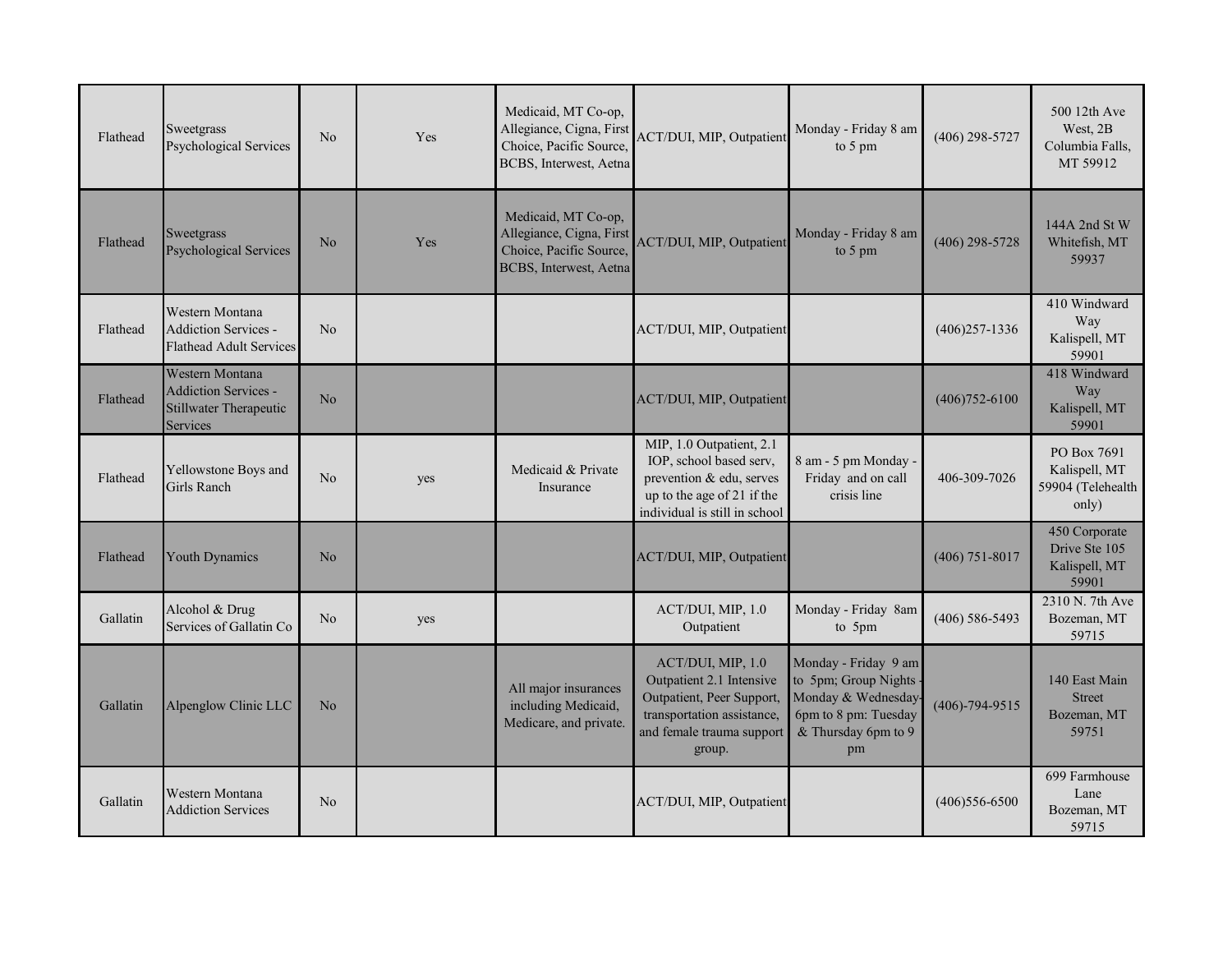| Gallatin      | <b>Youth Dynamics</b>                                       | N <sub>o</sub> |     |                                                                       | MIP, Outpatient                                                                                                                                 |                                                                                                                         | $(406)$ 585-9402     | 1609 West<br>Babcock, Ste A,<br>Bozeman, MT<br>59715                     |
|---------------|-------------------------------------------------------------|----------------|-----|-----------------------------------------------------------------------|-------------------------------------------------------------------------------------------------------------------------------------------------|-------------------------------------------------------------------------------------------------------------------------|----------------------|--------------------------------------------------------------------------|
| Garfield      | <b>EMCMHC</b> -Substance<br>Abuse/Dependency<br><b>Svcs</b> | N <sub>o</sub> | Yes |                                                                       | ACT/DUI, MIP, Outpatient                                                                                                                        | 8 am - 5 pm Monday -<br>Friday                                                                                          | $(406)$ 234-1687     | 332 Leavitt St<br>(Garfield County<br>Health Center)<br>Jordan, MT 59337 |
| Glacier       | Alpenglow Clinic LLC                                        | No             |     | All major insurances<br>including Medicaid,<br>Medicare, and private. | ACT/DUI, MIP, 1.0<br>Outpatient 2.1 Intensive<br>Outpatient, Peer Support,<br>transportation assistance,<br>and female trauma support<br>group. | Monday - Friday 9 am<br>to 5pm; Group Nights<br>Monday & Wednesday<br>6pm to 8 pm: Tuesday<br>& Thursday 6pm to 9<br>pm | $(406) - 300 - 2984$ | 9 First St NW<br>Browning, MT<br>59417                                   |
| Glacier/Teton | Crystal Creek Lodge<br><b>Treatment Center</b>              | N <sub>o</sub> |     |                                                                       | ACT/DUI, MIP, Outpatient                                                                                                                        |                                                                                                                         | 1-877-338-3784       | 807 Piegan Street<br>Browning, MT<br>59417                               |
| Hill          | Alpenglow Clinic LLC                                        | No             |     | All major insurances<br>including Medicaid,<br>Medicare, and private. | ACT/DUI, MIP, 1.0<br>Outpatient 2.1 Intensive<br>Outpatient, Peer Support,<br>transportation assistance,<br>and female trauma support<br>group. | Monday - Friday 9 am<br>to 5pm; Group Nights<br>Monday & Wednesday<br>6pm to 8 pm: Tuesday<br>& Thursday 6pm to 9<br>pm | $(406) - 794 - 9515$ | 604 1st Street West<br>Havre, MT 59501                                   |
| <b>Hill</b>   | Bear Paw Recovery<br>Center                                 | N <sub>o</sub> |     | Tri-care and Medicaid                                                 | ACT/DUI, MIP, 1.0<br>Outpatient, Anger<br>Management, and<br>parenting classes.                                                                 | Monday-Friday 7 am-<br>5 pm, Saturday 7 am- 1<br>pm.                                                                    | $(406)$ 399-1757     | 605 3rd Ave.<br>Havre MT 59501                                           |
| Hill          | <b>Bullhook</b><br>Community Health<br>Center               | No             |     | All insurances                                                        | ACT/DUI, MIP, 1.0<br>Outpatient, Contingency<br>Management, Care<br>Management                                                                  | 7 am - 6 pm Monday-<br>Friday                                                                                           | $(406)395 - 4305$    | 521 4th Street<br>Havre, MT 59501                                        |
| <b>Hill</b>   | Center for Mental<br>Health                                 | yes            |     | Medicaid                                                              | ACT/DUI, MIP, 1.0<br>Outpatient                                                                                                                 | 8 am - 5 pm Monday-<br>Friday.                                                                                          | $(406)$ 265-9639     | 312 Third Street<br>Havre, MT59501                                       |
| <b>Hill</b>   | Northern Montana<br><b>Health Care</b>                      | No             |     |                                                                       | ACT/DUI, MIP, Outpatient                                                                                                                        |                                                                                                                         | $(406)$ 262-1422     | 30 13th St<br>Havre, MT 59501                                            |
| Hill          | White Sky Hope                                              | N <sub>o</sub> |     |                                                                       | ACT/DUI, MIP,<br>Outpatient, Residential                                                                                                        |                                                                                                                         | $(406)$ 395-4818     | 6850 Upper Box<br>Elder Road<br>Box Elder, MT<br>59521                   |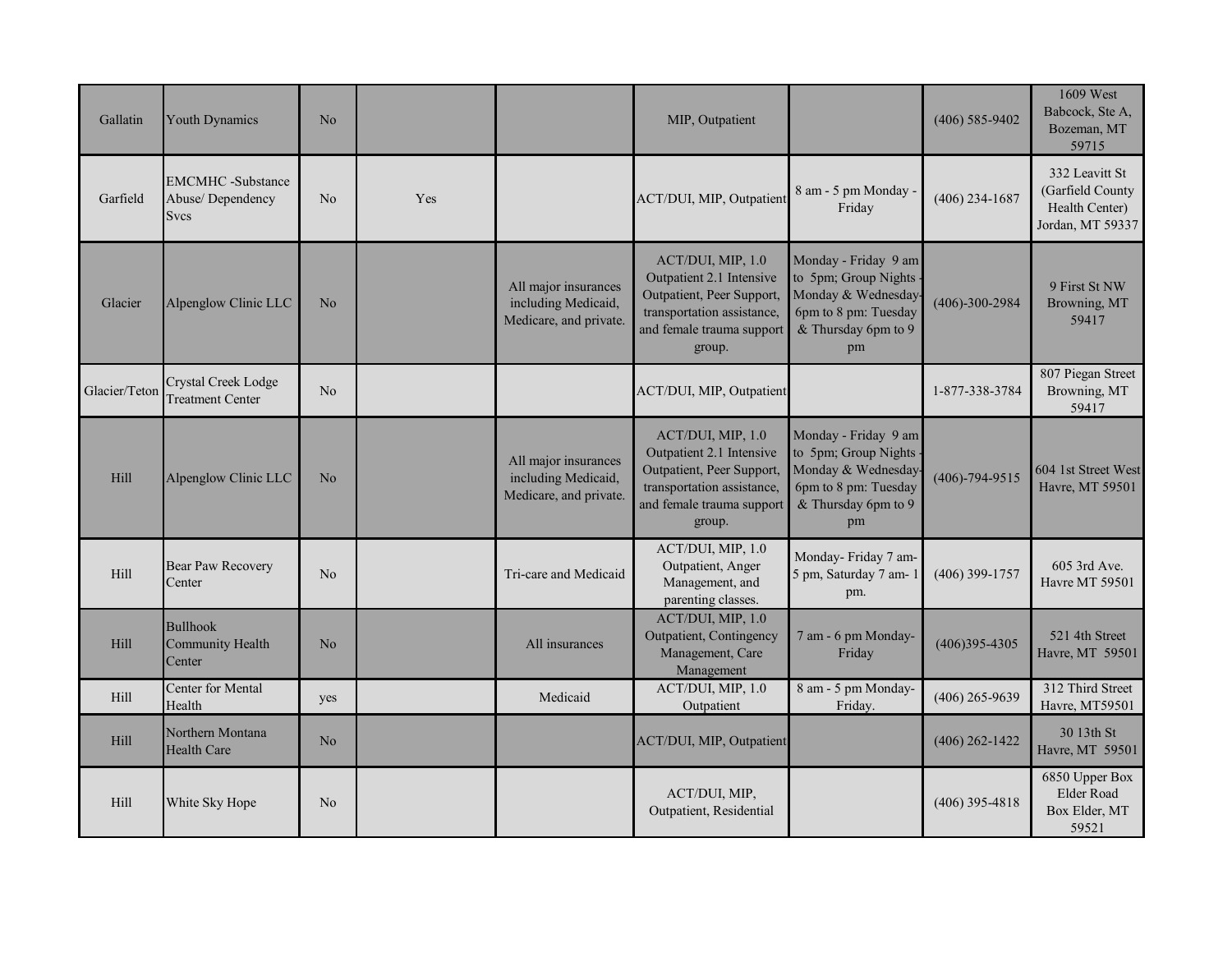| Hill      | Youth Dynamics                                          | No             |     |                                                                       | MIP, Outpatient                                                                                                                                 |                                                                                                                         | $(406)$ 265-3226     | 220 3rd Ave #403<br>Havre, MT 59501                  |
|-----------|---------------------------------------------------------|----------------|-----|-----------------------------------------------------------------------|-------------------------------------------------------------------------------------------------------------------------------------------------|-------------------------------------------------------------------------------------------------------------------------|----------------------|------------------------------------------------------|
| Jefferson | <b>Boyd Andrew</b><br><b>Community Services</b>         | No             |     | Accept all insurances                                                 | 1.0 Outpatient,                                                                                                                                 | 1 pm - 5 pm Tuesday                                                                                                     | $(406)$ 443.2343     | Annex Building<br>Basement<br>Boulder, MT<br>59632   |
| Jefferson | <b>Boyd Andrew</b><br><b>Community Services</b>         | No             |     | Accept all insurances                                                 | 1.0 Outpatient                                                                                                                                  | 9 am - 12 pm Tuesday                                                                                                    | $(406)$ 443-2343     | 102 N. Brooke St<br>Whitehall, MT<br>59759           |
| Jefferson | Youth Dynamics                                          | N <sub>o</sub> |     |                                                                       | MIP, Outpatient                                                                                                                                 |                                                                                                                         | $(406)$ 225-4600     | 105 Venture Way<br>Boulder, MT<br>59632              |
| Lake      | Alpenglow Clinic LLC                                    | N <sub>o</sub> |     | All major insurances<br>including Medicaid,<br>Medicare, and private. | ACT/DUI, MIP, 1.0<br>Outpatient 2.1 Intensive<br>Outpatient, Peer Support,<br>transportation assistance,<br>and female trauma support<br>group. | Monday - Friday 9 am<br>to 5pm; Group Nights<br>Monday & Wednesday<br>6pm to 8 pm: Tuesday<br>& Thursday 6pm to 9<br>pm | $(406) - 300 - 2984$ | 830 Shoreline<br>Drive<br>Polson, MT 59860           |
| Lake      | Cedar Creek Integrated<br>Health                        | N <sub>o</sub> | yes | All insurances                                                        | ACT/DUI, 1.0 Outpatient,<br>2.1, Wellburity, co-<br>occuring                                                                                    | 9am -5pm Monday -<br>Friday                                                                                             | $(406)$ 745-3681     | 109 1st Ave<br>St. Ignatius, MT<br>59865             |
| Lake      | <b>Cedar Creek Integrated</b><br>Health                 | N <sub>o</sub> | yes | All insurances                                                        | ACT/DUI, 1.0 Outpatient,<br>2.1, Wellburity, co-<br>occuring                                                                                    | 9am -5pm Monday -<br>Friday                                                                                             | 406-745-3681         | 11th SE Main<br>Ronan, MT 59864                      |
| Lake      | Kim Harding<br><b>Counseling Services</b><br><b>LLC</b> | No             | yes | All except Medicare                                                   | ACT/DUI, MIP, 1.0<br>Outpatient, Co-Occuring                                                                                                    | 8 am-5pm Monday -<br>Friday,                                                                                            | $(520)$ 391-0561     | 35592 Rocky Point<br>Road<br>Polson, MT 59860        |
| Lake      | <b>Sunburst Mental Health</b>                           | No             |     |                                                                       | ACT/DUI, MIP, Outpatient                                                                                                                        |                                                                                                                         | $(406) 883 - 4060$   | 103 Whitewater<br>Suite A<br>Polson, MT 59860        |
| Lake      | Western Montana<br><b>Addiction Services</b>            | No             |     |                                                                       | ACT/DUI, MIP, Outpatient                                                                                                                        |                                                                                                                         | $(406) 883 - 7310$   | 802 Main St. Ste C<br>Polson, MT 59860               |
| Lake      | Western Montana<br><b>Addiction Services</b>            | N <sub>o</sub> |     |                                                                       | ACT/DUI, MIP,<br>Outpatient, Residential                                                                                                        |                                                                                                                         | $(406)$ 532-9800     | 410 St. Mary's<br>Drive<br>St. Ignatius, MT<br>59865 |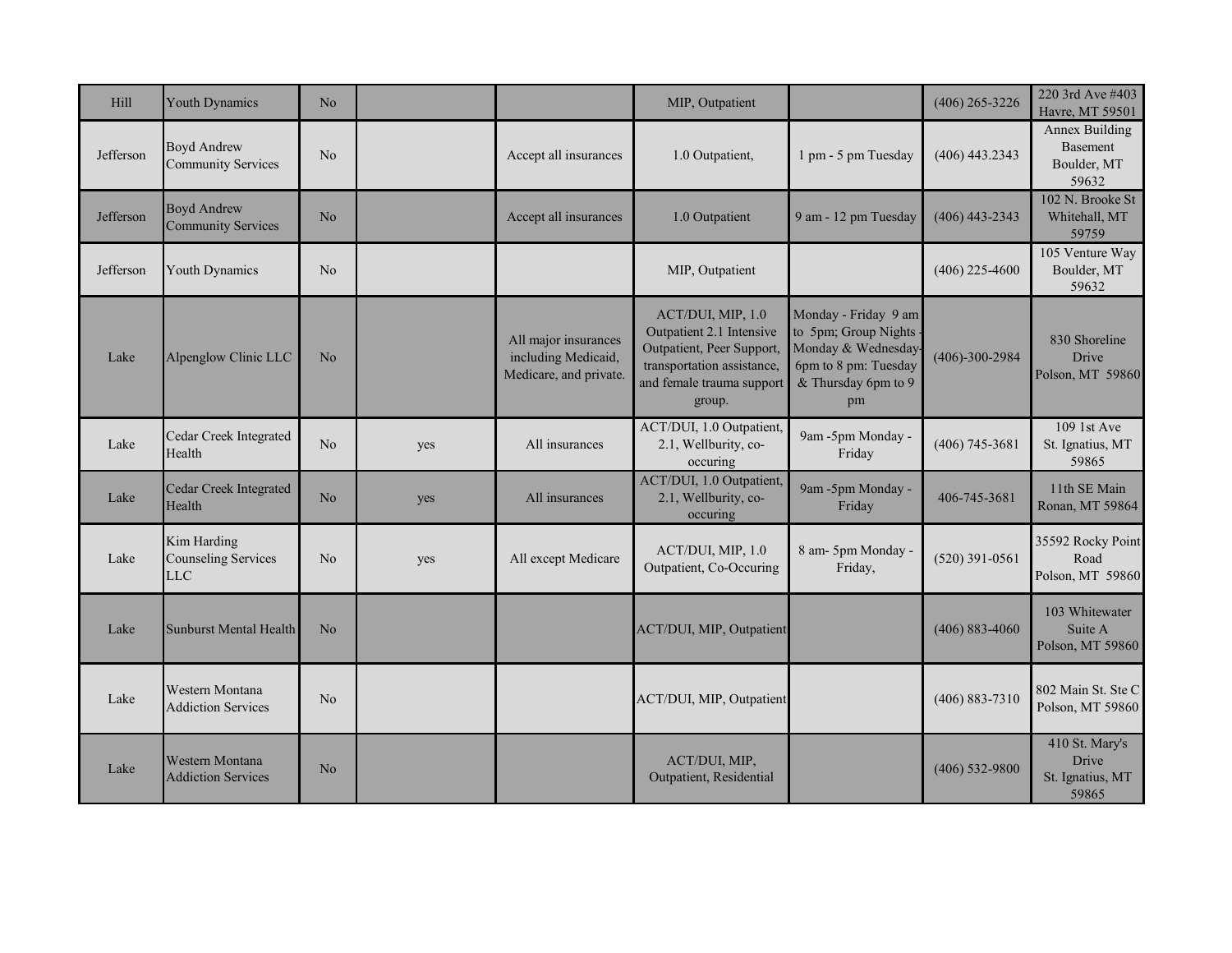| Lake               | Willow Canyon<br><b>Counseling Services</b>     | N <sub>o</sub> | Yes |                       | ACT/DUI, 1.0 Outpatient,<br>Co-occuring services,<br>Equine Assisted Learning,<br>Anger Management,<br>Domestic Violence classes,<br>and Career Counseling &<br>Development. | 10 am - 5 pm Monday<br>Friday, Saturday and<br>Sunday by<br>appointment. | $(406) 863 - 1207$   | 302 1st St W, Ste<br>203<br>Polson, MT 59860           |
|--------------------|-------------------------------------------------|----------------|-----|-----------------------|------------------------------------------------------------------------------------------------------------------------------------------------------------------------------|--------------------------------------------------------------------------|----------------------|--------------------------------------------------------|
| Lewis &<br>Clark   | <b>Boyd Andrew</b><br><b>Community Services</b> | N <sub>o</sub> |     | Accept all insurances | ACT/DUI, 1.0 Outpatient,<br>2.1 Intensive Outpatient,<br>Veteran services, morale<br>recognation therapy, MIP<br>classes                                                     | 8 am - 5 pm Monday-<br>Friday                                            | $(406)$ 443-2343     | 60 S. Last Chance<br>Gulch<br>Helena, MT 59601         |
| Lewis $&$<br>Clark | Center for Mental<br>Health                     | yes            |     | Medicaid              | ACT/DUI, MIP, 1.0<br>Outpatient                                                                                                                                              | 8 am - 5 pm Monday-<br>Friday.                                           | $(406)$ 443-7151     | 900 North Jackson<br><b>Street</b><br>Helena, MT 59601 |
| Lewis &<br>Clark   | <b>Counseling Associates</b>                    | No             |     |                       | ACT/DUI, MIP,<br>Outpatient, Inpatient                                                                                                                                       |                                                                          | $(406)$ 996-1034     | 25 S Ewing #511<br>Helena, MT 59601                    |
| Lewis &<br>Clark   | Florence Crittenton<br>Home & Services          | No             |     |                       | ACT/DUI, MIP,<br>Outpatient, Residential                                                                                                                                     |                                                                          | $(406)$ 442-6950     | 901 North Harris<br><b>Street</b><br>Helena, MT 59601  |
| Lewis &<br>Clark   | Helena Indian Alliance                          | Yes            |     |                       | ACT/DUI, MIP,<br>Outpatient, MAT                                                                                                                                             |                                                                          | $(406)$ 442-9244     | 501 Euclid<br>Helena, MT 59601                         |
| Lewis &<br>Clark   | Helena Valley<br><b>Addiction Services</b>      | N <sub>o</sub> | yes | All                   | ACT/DUI, MIP, 1.0<br>Outpatient, 2.1 Intensive<br>Outpatient                                                                                                                 | 8 am -7 pm Monday -<br>Thursday 8 am - 5pm<br>Saturday                   | $(406)$ 422-4933     | 833 last chance,<br>Helena, MT 59604                   |
| Lewis &<br>Clark   | <b>Instar Community</b><br><b>Services</b>      | N <sub>o</sub> | Yes | All except Medicare   | 3.1 Low Intesity<br><b>Residential Services</b>                                                                                                                              | 24/7                                                                     | $(406)$ 422-4827     | 11 Leslie Ave<br>Helena, MT 59601                      |
| Lewis $&$<br>Clark | <b>Instar Community</b><br><b>Services</b>      | N <sub>o</sub> | yes | All except Medicare   | ACT/DUI, MIP, 1.0<br>Outpatient, 2.1, peer<br>support, co-occuring                                                                                                           | 9-6 m-f, sat $&$ sun once<br>a month                                     | $(406)$ 422-4828     | 1824 N Last<br>Chance Gulch<br>Helena, MT 59601        |
| Lewis &<br>Clark   | Intermountain<br><b>Community Services</b>      | No             | yes | All except Medicare   | ACT/DUI, MIP, 1.0<br>Outpatient, Community<br>Support Team, Residential<br>service for children with<br>trauma.                                                              | 8 am - 5:30 pm<br>Monday - Thursday, 8<br>am - 5 pm on Friday            | $(406) - 442 - 7920$ | 3240 Dredge Drive<br>Helena, MT 59602                  |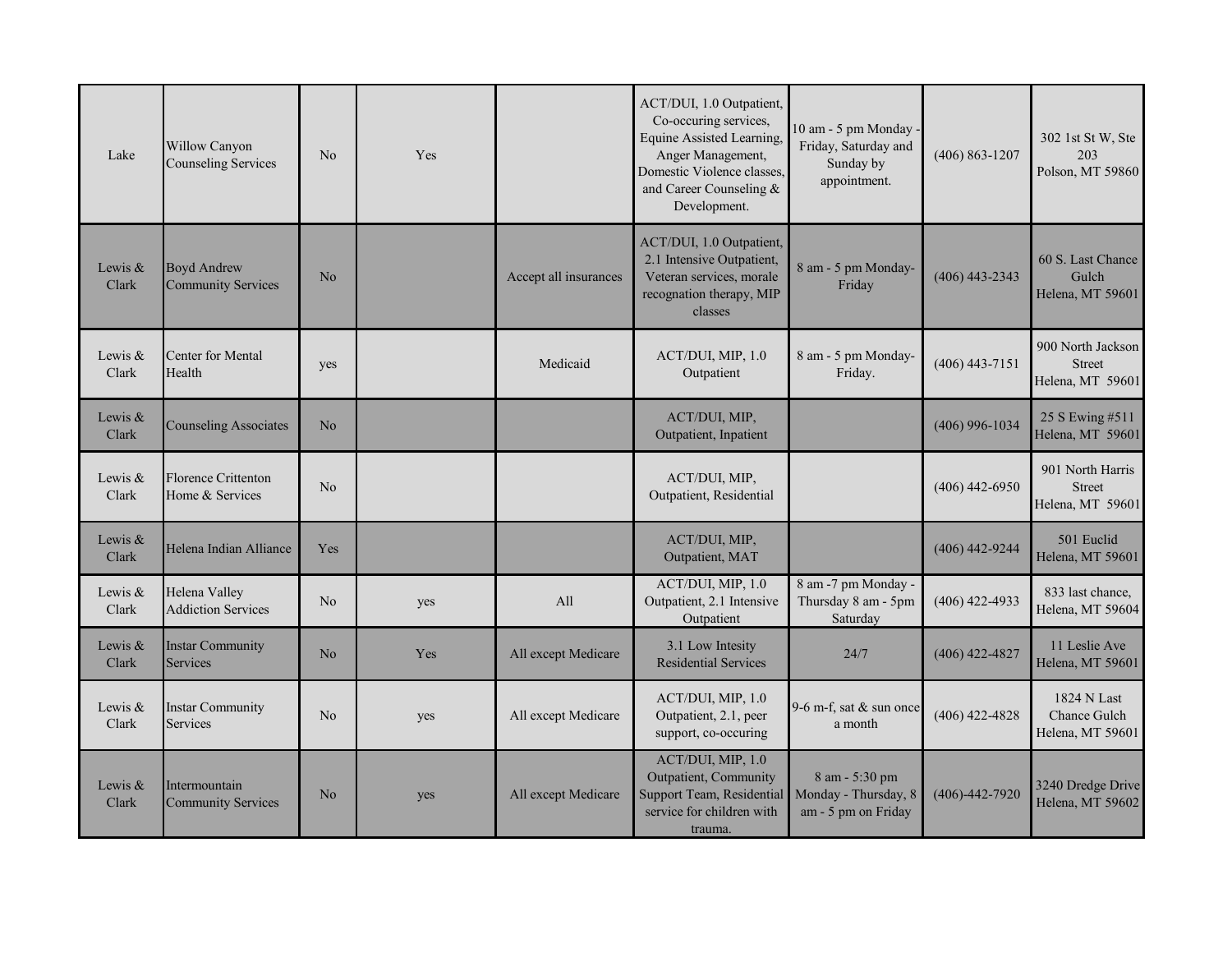| Lewis &<br>Clark   | McCracken Addiction<br>Substance Counseling,<br><b>LLC</b>  | N <sub>o</sub> |     |                                                                       | ACT/DUI, MIP, Outpatient                                                                                                                        |                                                                                                                         | $(406)-304-6371$     | 678 My Lane<br>Hamilton MT<br>59840                                     |
|--------------------|-------------------------------------------------------------|----------------|-----|-----------------------------------------------------------------------|-------------------------------------------------------------------------------------------------------------------------------------------------|-------------------------------------------------------------------------------------------------------------------------|----------------------|-------------------------------------------------------------------------|
| Lewis $&$<br>Clark | One Recovery<br><b>Counseling Services</b><br>Corporation   | No             |     |                                                                       | ACT/DUI, MIP, Outpatient                                                                                                                        |                                                                                                                         | $(406) - 475 - 4508$ | 101 N Last Chance<br>Gulch, Suite 205,<br>Helena, MT 5960               |
| Lewis $&$<br>Clark | Youth Dynamics                                              | N <sub>o</sub> |     |                                                                       | MIP, Outpatient                                                                                                                                 |                                                                                                                         | $(406)$ 458-7022     | 4110 Lincoln Road<br>Helena, MT 59602                                   |
| Lewis $&$<br>Clark | YWCA-Helena                                                 | N <sub>o</sub> |     |                                                                       | Outpatient                                                                                                                                      |                                                                                                                         | $(406)$ 442-8774     | 501 N Park Ave<br>Helena, MT 59601                                      |
| Lincoln            | Alpenglow Clinic LLC                                        | N <sub>o</sub> |     | All major insurances<br>including Medicaid,<br>Medicare, and private. | ACT/DUI, MIP, 1.0<br>Outpatient 2.1 Intensive<br>Outpatient, Peer Support,<br>transportation assistance,<br>and female trauma support<br>group. | Monday - Friday 9 am<br>to 5pm; Group Nights<br>Monday & Wednesday<br>6pm to 8 pm: Tuesday<br>& Thursday 6pm to 9<br>pm | 406-300-2984         | 99 Mills Spring<br>Road Suite 1<br>Eureka, MT 59917                     |
| Lincoln            | Cedar Creek Integrated<br>Health                            | No.            | yes | All insurances                                                        | ACT/DUI, 1.0 Outpatient,<br>2.1, Wellburity, co-<br>occuring                                                                                    | 9am -5pm Monday -<br>Friday                                                                                             | $(406)$ 293-5284     | 108 E 9th St. Suite<br>11<br>Libby MT 59923                             |
| Lincoln            | Gateway Community<br>Services                               | N <sub>o</sub> | yes | Accepts all but tri-care                                              | ACT/DUI, MIP, 1.0<br>Outpatient, 2.1 Oupatient,<br>ACT/DUI, MIP, and<br>Group                                                                   | 8am -6pm Monday-<br>Friday, groups going<br>up to 7 pm.                                                                 | $(406)$ 293-7731     | 711 California<br>Avenue<br>Libby, MT 59923                             |
| Lincoln            | <b>Sunburst Mental Health</b>                               | N <sub>o</sub> |     |                                                                       | ACT/DUI, MIP, Outpatient                                                                                                                        |                                                                                                                         |                      | 100 Dewey Ave<br>Eureka, MT 59917                                       |
| Lincoln            | Youth Dynamics                                              | N <sub>o</sub> |     |                                                                       | MIP, Outpatient                                                                                                                                 |                                                                                                                         | $(406)$ 293-9197     | 417 Mineral Ave,<br>Ste 5<br>Libby, MT 59923                            |
| Madison            | Southwest Chemical<br>Dependency Program                    | N <sub>o</sub> |     |                                                                       | ACT/DUI, MIP, Outpatient                                                                                                                        |                                                                                                                         | $(406) 682 - 7190$   | 100 Prairie Drive<br>Ennis, MT 59729                                    |
| McCone             | <b>EMCMHC</b> -Substance<br>Abuse/Dependency<br><b>Svcs</b> | N <sub>o</sub> | Yes |                                                                       | ACT/DUI, MIP, Outpatient                                                                                                                        | 8 am - 5 pm Monday<br>Friday                                                                                            | $(406)$ 377-6075     | 905 B Avenue<br>(McCone County<br>Sheriff's Office)<br>Circle, MT 59215 |
| Meagher            | Southwest Chemical<br>Dependency Program                    | No             |     |                                                                       | ACT/DUI, MIP,<br>Outpatient, Residential                                                                                                        |                                                                                                                         | $(406)$ 222-2812     | 15 West Main<br>White Sulphur<br>Springs, MT 59645                      |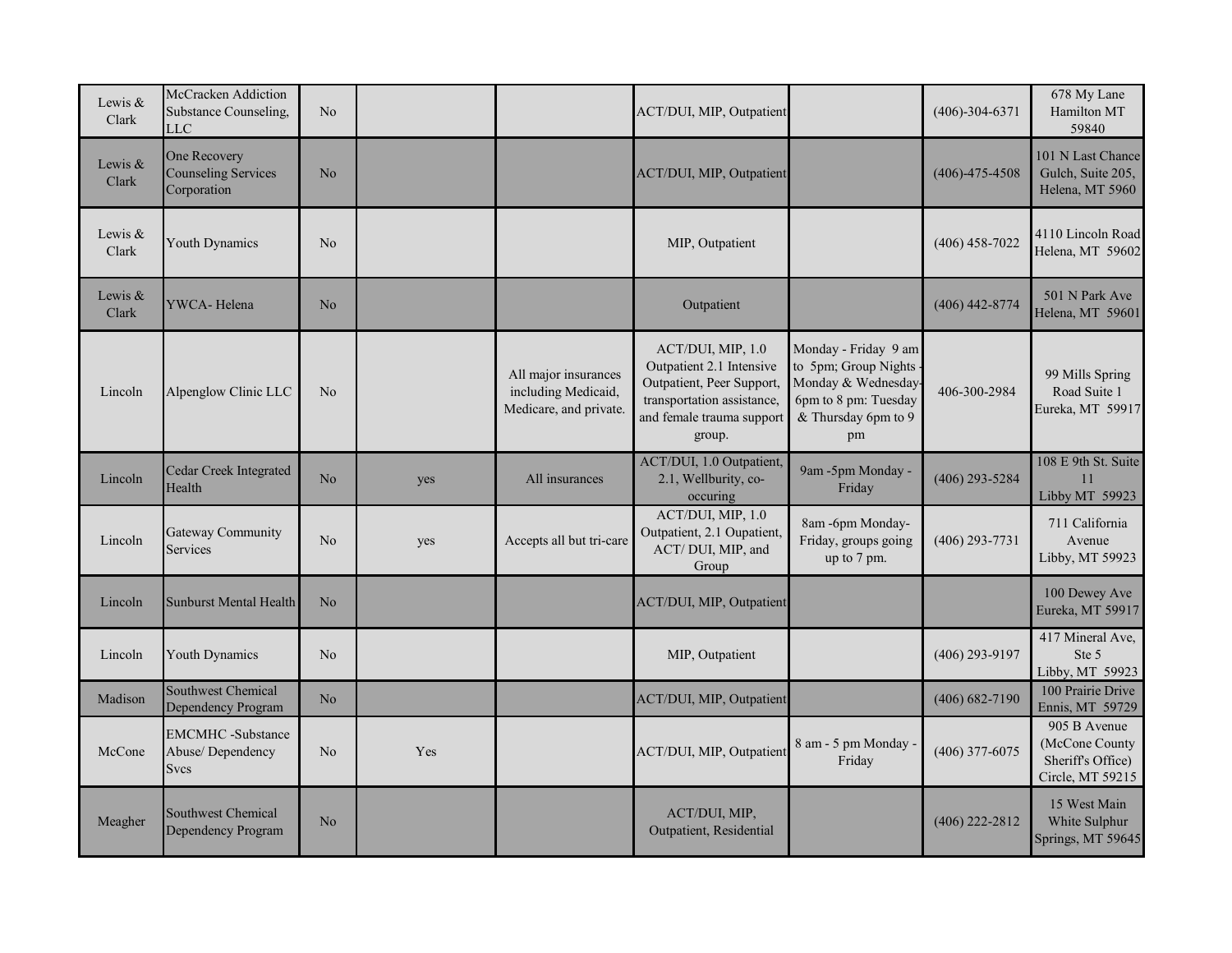| Mineral  | Choices for Change                                                | N <sub>o</sub> |     | All insurances                                        | ACT/DUI, MIP, Outpatient                                                                                                          | 6 am - 5 pm Monday-<br>Friday, Saturday by<br>appointment | $(406) 822 - 5422$   | 304 4th Ave E<br>Superior, MT<br>59872                       |
|----------|-------------------------------------------------------------------|----------------|-----|-------------------------------------------------------|-----------------------------------------------------------------------------------------------------------------------------------|-----------------------------------------------------------|----------------------|--------------------------------------------------------------|
| Mineral  | <b>McCracken Addiction</b><br>Substance Counseling,<br><b>LLC</b> | N <sub>o</sub> |     |                                                       | ACT/DUI, MIP, Outpatient                                                                                                          |                                                           | $(406)$ 304-6371     | 122 N Rodney<br><b>Street</b><br>Helena, MT 59601            |
| Missoula | <b>All Nations Health</b><br>Center                               | No             | yes | All                                                   | ACT/DUI, MIP, 1.0<br>Outpatient                                                                                                   | Monday - Thursday<br>8am to 5pm fri 8 am-<br>12 pm        | $(406) 829 - 9515$   | 830 W. Central<br>Avenue<br>Missoula, MT<br>59801            |
| Missoula | <b>Blackwell Behavioral</b><br>Health                             | N <sub>o</sub> |     |                                                       | Outpatient                                                                                                                        |                                                           | $(406)$ 201-6501     | 800 Kensington<br>Ave. Suite 203<br>Missoula MT<br>59801     |
| Missoula | Cedar Creek Integrated<br>Health                                  | No             | yes | All insurances                                        | ACT/DUI, 1.0 Outpatient,<br>2.1, Wellburity, co-<br>occuring                                                                      | 9am -5pm Monday -<br>Friday                               | $(406)$ 203-9948     | 1635 S Russell<br>Missoula, MT<br>59802                      |
| Missoula | Guided Healing Trails                                             | N <sub>o</sub> | yes | All                                                   | ACT/DUI, MIP, 1.0<br>Outpatient, 2.1 Oupatient,<br>case management                                                                | 9 am - 7pm Monday -<br>Thursday                           | $(406)$ 540-4120     | 500 North Higgins<br>Ave, Suite 107<br>Missoula, MT<br>59802 |
| Missoula | Open Aid Alliance                                                 | N <sub>o</sub> | yes | All, funding for those<br>who don't have<br>insurance | 1.0 Outpatient, individual,<br>case management, peer<br>support, harm reduction,<br>sexual activity education,<br>and assessment. | 10 am to 5 pm Monday<br>Thursday                          | $(406) - 543 - 4770$ | 715 Ronan St<br>Missoula, MT<br>59802                        |
| Missoula | <b>Recovery Center</b><br>Missoula                                | N <sub>o</sub> |     |                                                       | <b>Medically Monitored</b>                                                                                                        |                                                           | $(406)$ 532-9900     | 1201 Wyoming<br><b>Street</b><br>Missoula, MT<br>59801       |
| Missoula | <b>Starr Addiction</b><br>Services                                | N <sub>o</sub> |     |                                                       | ACT/DUI, 1.0 Outpatient,                                                                                                          |                                                           | $(406)$ 544-0432     | 1515 Fairview Ave<br>Ste 247<br>Missoula, MT<br>59801        |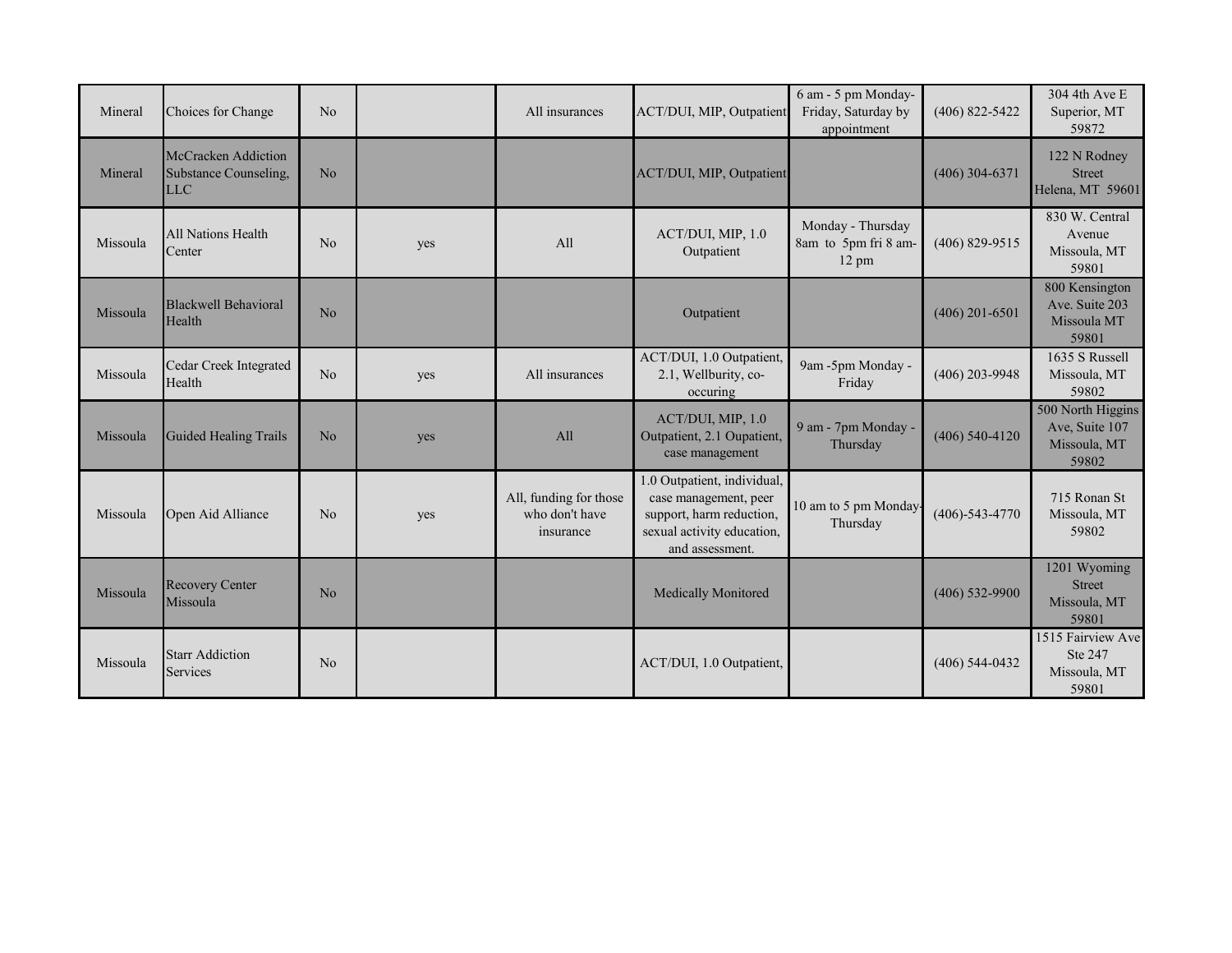| Missoula    | <b>Stepping Stone</b><br><b>Counseling PLLC</b> | No             | yes | All except Medicare<br>(grant funding to cover<br>Medicare patients) | ACT/DUI, MIP, 1.0<br>Outpatient, Peer Support,<br>Gambling Disorder, Group:<br>Process ad Open<br>Discussion, Healty Minds<br>& Healthy Bodies, Relapse<br>Prevention, Women's<br>Focus, Recovery and<br>Addiction Education, 2.1<br><b>TOP</b> | 8 am -5 pm Monday -<br>Friday, Groups<br>scheduled in the<br>evening | $(406)$ 926-1453 | 202 Brooks St.<br>Suite 300<br>Missoula, MT<br>59802       |
|-------------|-------------------------------------------------|----------------|-----|----------------------------------------------------------------------|-------------------------------------------------------------------------------------------------------------------------------------------------------------------------------------------------------------------------------------------------|----------------------------------------------------------------------|------------------|------------------------------------------------------------|
| Missoula    | Western Montana<br><b>Addiction Services</b>    | N <sub>o</sub> |     |                                                                      | ACT/DUI, MIP,<br>Outpatient, Residential                                                                                                                                                                                                        |                                                                      | $(406)$ 532-9800 | 1325 Wyoming St<br>Missoula, MT<br>59801                   |
| Missoula    | Winds of Change                                 | No             | Yes |                                                                      | ACT/DUI, MIP, 1.0<br>Outpatient, Group, Anger<br>Management, Case<br>Medicaid and Medicare Management, Peer Support, Thursday, Friday 9 am<br>community based support,<br>and Medication<br>Managegment.                                        | 9 am - 5 pm Monday -<br>$-4$ pm                                      | $(406)$ 541-4673 | 1120 Cedar Street<br>Missoula, MT<br>59802                 |
| Missoula    | Youth Dynamics                                  | No             |     |                                                                      | MIP, Outpatient                                                                                                                                                                                                                                 |                                                                      | $(406)$ 728-9672 | 619 SW Higgins<br>(Unit E)<br>Missoula, MT<br>59803        |
| Musselshell | South Central Montana<br><b>Regional Mental</b> | N <sub>o</sub> |     |                                                                      | ACT/DUI, MIP, Outpatient                                                                                                                                                                                                                        | 8:00 am to 4:00 pm<br>Monday, Tuesday, and<br>Thursday               | $(406)$ 323-1142 | 26 W. Main Street<br>Roundup, MT<br>59072                  |
| Park        | L'esprit Inc.                                   | No             | yes |                                                                      | Medically Monitored                                                                                                                                                                                                                             |                                                                      | $(406)$ 222-7641 | 120 South Main<br><b>Street</b><br>Livingston, MT<br>59047 |
| Park        | Southwest Chemical<br>Dependency Program        | N <sub>o</sub> |     |                                                                      | ACT/DUI, MIP, Outpatient                                                                                                                                                                                                                        |                                                                      | $(406)$ 222-2812 | 430 East Park<br>Livingston, MT<br>59047                   |
| Park        | Yellowstone Boys and<br>Girls Ranch             | N <sub>o</sub> | yes | Medicaid & Private<br>Insurance                                      | MIP, 1.0 Outpatient, 2.1<br>IOP, school based serv,<br>prevention & edu, serves<br>up to the age of 21 if the<br>individual is still in school                                                                                                  | 12 am - 5 pm Monday<br>Friday and on call<br>crisis line             | $(406)$ 222-6490 | 5237 Highway 89<br>South, Ste 1<br>Livingston, MT<br>59047 |
| Park        | Youth Dynamics                                  | No             |     |                                                                      | ACT/DUI, MIP, Outpatient                                                                                                                                                                                                                        |                                                                      | $(406)$ 222-6610 | 817 West Park<br>Livingston, MT<br>59047                   |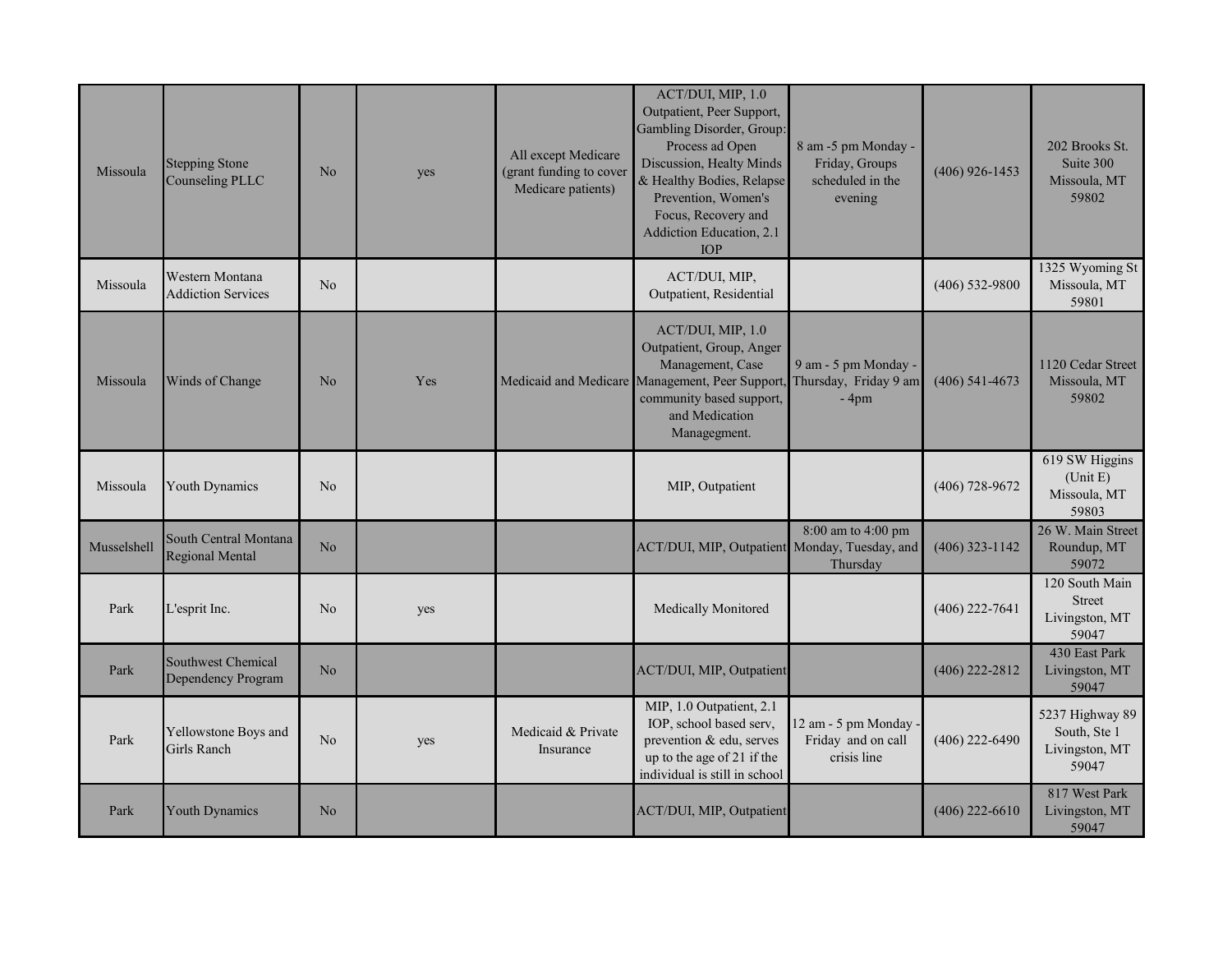| Phillips | <b>EMCMHC</b> -Substance<br>Abuse/Dependency<br><b>Svcs</b>               | N <sub>o</sub> | Yes |                                            | ACT/DUI, MIP, Outpatient                                                                                                | 8 am - 5 pm Monday -<br>Friday | $(406)$ 228-9349   | 46 S 1st Street<br>East, (Malta<br><b>Business Center)</b><br>Malta, MT 59538     |
|----------|---------------------------------------------------------------------------|----------------|-----|--------------------------------------------|-------------------------------------------------------------------------------------------------------------------------|--------------------------------|--------------------|-----------------------------------------------------------------------------------|
| Phillips | <b>Youth Dynamics</b>                                                     | No             |     |                                            | MIP, Outpatient                                                                                                         |                                | $(406) 654 - 2016$ | 155 S 1st Ave E<br>(Alley)<br>Malta MT 59538                                      |
| Pondera  | <b>Center for Mental</b><br>Health                                        | yes            |     | Medicaid                                   | ACT/DUI, MIP, 1.0<br>Outpatient                                                                                         | 8 am - 5 pm Monday-<br>Friday. | $(406)$ 278-3205   | 514 S Front Street<br>Conrad, MT 59425                                            |
| Pondera  | <b>Eastern Front</b><br>Counseling                                        | No             |     |                                            | ACT/DUI, MIP, Outpatient                                                                                                |                                | $(406)278 - 0440$  | 600 S. Main, Suite<br>10<br>Conrad, MT<br>59425                                   |
|          | <b>EMCMHC</b> -Substance<br>Powder River Abuse/ Dependency<br><b>Svcs</b> | N <sub>o</sub> | Yes |                                            | ACT/DUI, MIP, Outpatient                                                                                                | 8 am - 5 pm Monday -<br>Friday | $(406)$ 234-1687   | 507 North Lincoln<br>Ave (Powder River<br>Medical Clinic)<br>Broadus, MT<br>59317 |
| Prairie  | <b>EMCMHC</b> -Substance<br>Abuse/Dependency<br><b>Svcs</b>               | N <sub>o</sub> | Yes |                                            | ACT/DUI, MIP, Outpatient                                                                                                | 8 am - 5 pm Monday -<br>Friday | $(406)$ 234-1687   | 409 Bowen Street<br>Terry, MT 59349                                               |
| Ravalli  | McCracken Addiction<br>Substance Counseling,<br><b>LLC</b>                | N <sub>o</sub> |     |                                            | ACT/DUI, MIP, Outpatient                                                                                                |                                | $(406)$ 304-6371   |                                                                                   |
| Ravalli  | Western Montana<br><b>Addiction Services</b>                              | No             |     |                                            | ACT/DUI, MIP, Outpatient                                                                                                |                                | $(406)$ 532-9800   | 210 North 10th St,<br>Ste C<br>Hamilton, MT<br>59840                              |
| Ravalli  | Youth Dynamics                                                            | N <sub>o</sub> |     |                                            | MIP, Outpatient                                                                                                         |                                | $(406) 802 - 7032$ | 111 Baker Street<br>Hamilton, MT<br>59840                                         |
| Richland | <b>EMCMHC</b> -Substance<br>Abuse/Dependency<br><b>Svcs</b>               | No             | Yes |                                            | ACT/DUI, MIP, Outpatient                                                                                                | 8 am - 5 pm Monday -<br>Friday | $(406)$ 433-4635   | 1201 West Holly<br>Suite 4<br>Sidney, MT 59270                                    |
| Richland | Prairie Hills Recovery<br>Center                                          | N <sub>o</sub> | no  | Allegiance, Blue+ Blue<br>shield, Medicaid | ACT/DUI, MIP, 1.0<br>Outpatient, and 2.1<br>Intensive Outpatient,<br>"batters intervention",<br>MRT, relapse prevention | 8 am - 5pm Monday -<br>Friday  | $(406)$ 488-3001   | 623 N Central Ave<br>Sidney, MT 59720                                             |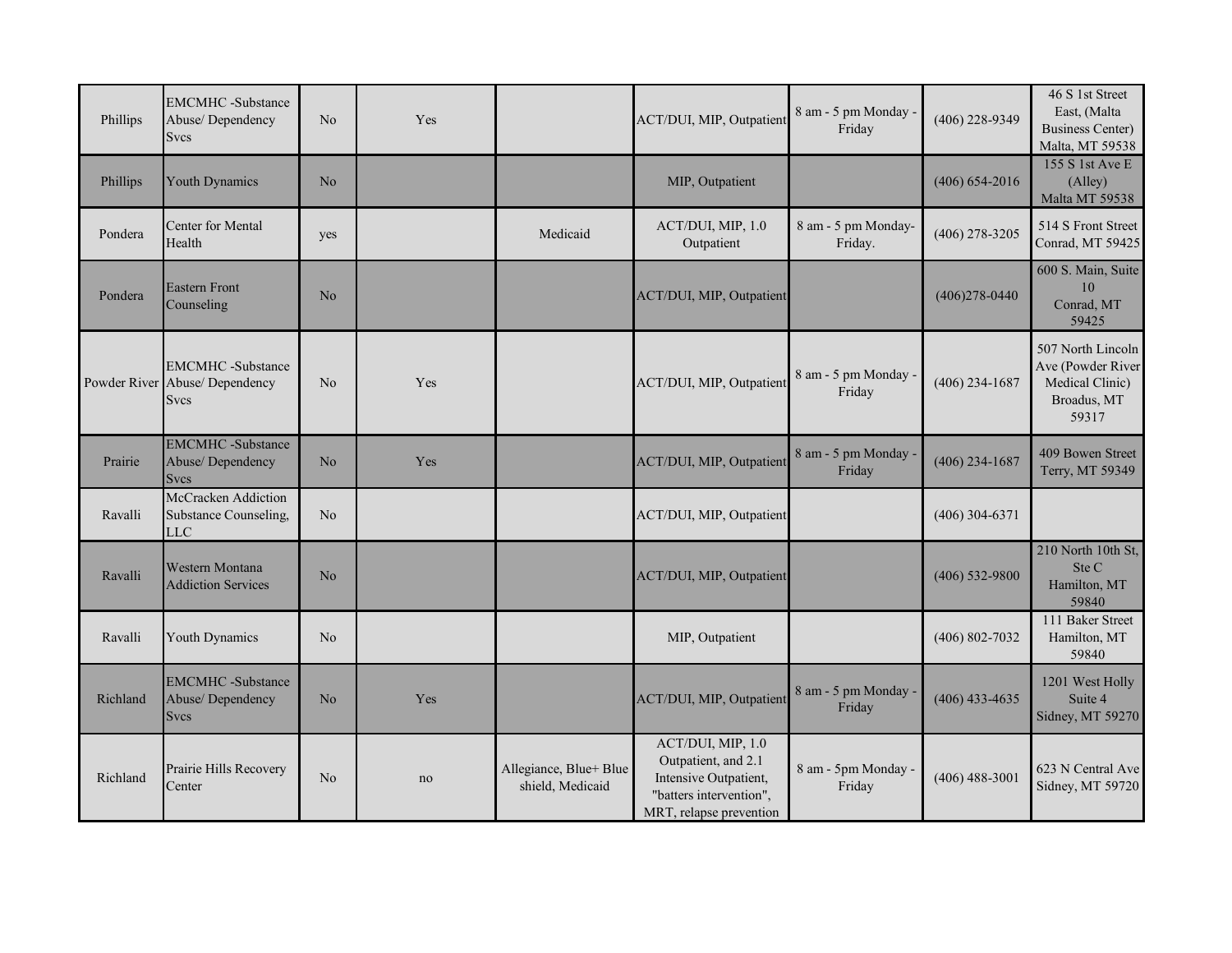| Richland  | <b>Sunrise Wellness</b><br>Center                           | No             |     |          | ACT/DUI, MIP, Outpatient                                                                          |                                | $(406)$ 643-4095   | 1405 4th Street<br>SW, Suite 2<br>Sidney, MT 59270     |
|-----------|-------------------------------------------------------------|----------------|-----|----------|---------------------------------------------------------------------------------------------------|--------------------------------|--------------------|--------------------------------------------------------|
| Roosevelt | <b>EMCMHC</b> -Substance<br>Abuse/Dependency<br><b>Svcs</b> | No             | Yes |          | ACT/DUI, MIP, Outpatient                                                                          | 8 am - 5 pm Monday -<br>Friday | $(406)$ 433-8201   | 307 Broadway<br>Culbertson, MT<br>59218                |
| Roosevelt | <b>EMCMHC</b> -Substance<br>Abuse/Dependency<br><b>Svcs</b> | N <sub>o</sub> | Yes |          | ACT/DUI, MIP, Outpatient                                                                          | 8 am - 5 pm Monday ·<br>Friday | $(406)$ 653-1872   | 301 East Blvd<br>Poplar, MT 59255                      |
| Roosevelt | <b>EMCMHC</b> -Substance<br>Abuse/Dependency<br>Svcs        | N <sub>o</sub> | Yes |          | ACT/DUI, MIP, Outpatient                                                                          | 8 am - 5 pm Monday<br>Friday   | $(406) 653 - 1872$ | 124 Custer Street,<br>Ste B<br>Wolf Point, MT<br>59201 |
| Roosevelt | Jeff Richardson, LAC<br>LLC                                 | N <sub>o</sub> | Yes | Medicare | ACT/DUI, MIP, 1.0<br>Outpatient.                                                                  | 9am- 4pm Tuesday-<br>Thursday  | $(406) 653 - 2212$ | 127 E Front Street<br>Wolf Point, MT<br>59201          |
| Roosevelt | <b>Spotted Bull Recovery</b><br>Resource Center             | yes            | no  | medicaid | ACT/DUI, 1.0 Outpatient,<br>2.1 iop, eval ,parenting<br>class, pre, after care,<br>medicine wheel | 8 am - 4 pm Monday<br>Friday   | $(406)$ 768-7063   | 603 1/2 Court Ave.<br>Poplar, MT 59255                 |
| Roosevelt | <b>Spotted Bull Recovery</b><br><b>Resource Center</b>      | No             | no  | medicaid | ACT/DUI, Outpatient                                                                               |                                | $(406)$ 768-7063   | 515 6th Ave S<br><b>Wolf Point MT</b><br>59201         |
| Roosevelt | <b>Youth Dynamics</b>                                       | No             |     |          | MIP, Outpatient                                                                                   |                                | $(406)$ 653-3992   | 200 Eureka Street<br>Wolf Point, MT<br>59201           |
| Rosebud   | <b>EMCMHC</b> -Substance<br>Abuse/Dependency<br><b>Svcs</b> | N <sub>o</sub> | Yes |          | ACT/DUI, MIP, Outpatient                                                                          | 8 am - 5 pm Monday -<br>Friday | $(406)$ 346-7654   | 121 N 11 Street<br>Forsyth, MT 59327                   |
| Rosebud   | Youth Dynamics                                              | N <sub>o</sub> |     |          | MIP, Outpatient                                                                                   |                                | $(406)$ 748-3084   | 421 Olive Drive<br>Colstrip, MT<br>59323               |
| Sanders   | McCracken Addiction<br>Substance Counseling,<br><b>LLC</b>  | N <sub>o</sub> |     |          | ACT/DUI, MIP, Outpatient                                                                          |                                | $(406)-304-6371$   | 491 Shaw Gulch<br>Lane<br>Superior, MT<br>59872        |
| Sanders   | Western Montana<br><b>Addiction Services</b>                | No             |     |          | ACT/DUI, MIP, Outpatient                                                                          |                                | $(406)532-9190$    | 620 Preston Ave<br>Thompson Falls,<br>MT 59873         |
| Sanders   | Western Montana<br><b>Addiction Services</b>                | No             |     |          | ACT/DUI, MIP, Outpatient                                                                          |                                | $(406)826 - 5529$  | 200 E Railroad<br>Ave<br>Plains, MT 59859              |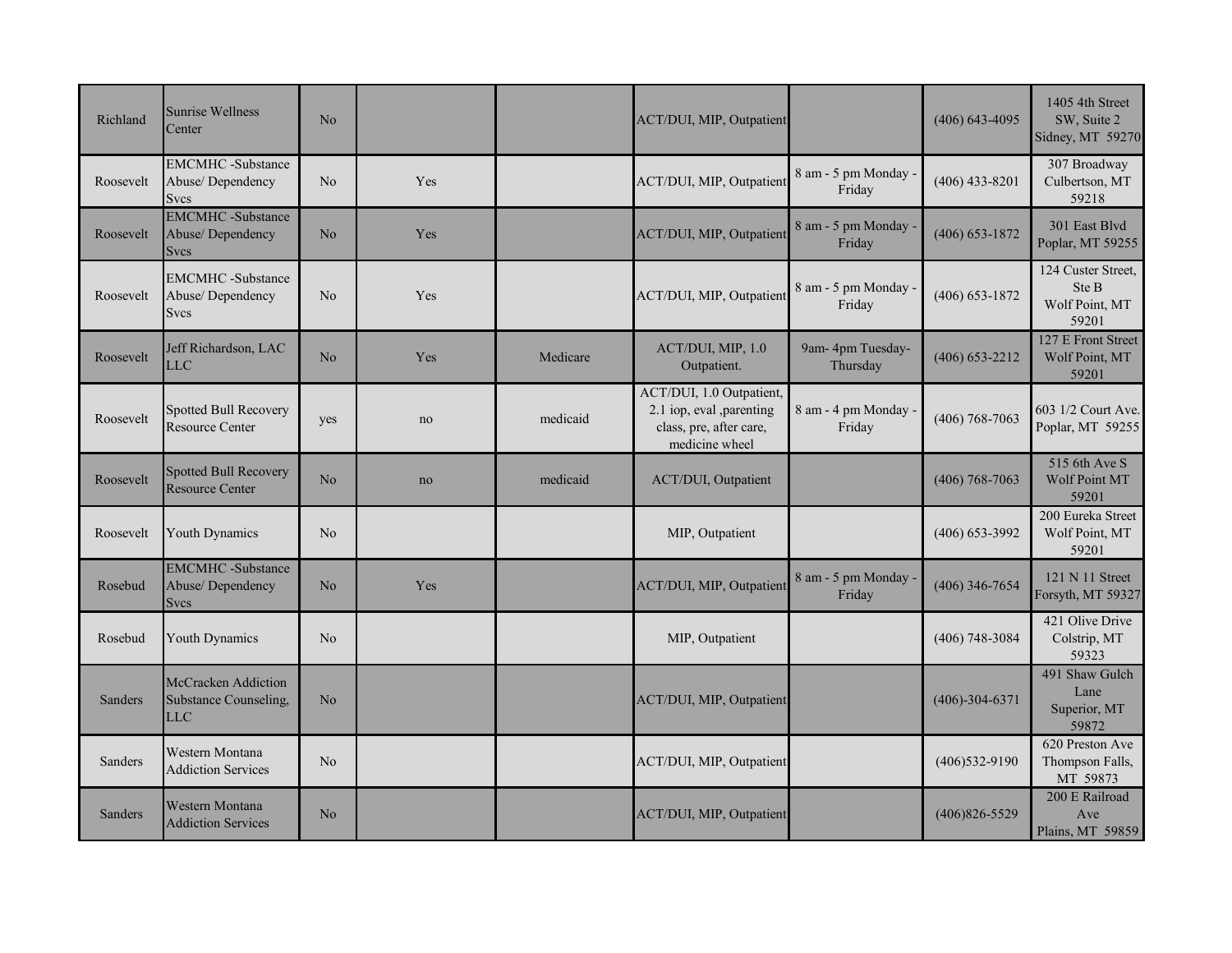| Sheridan          | <b>EMCMHC</b> -Substance<br>Abuse/Dependency<br><b>Svcs</b>                       | N <sub>o</sub> | Yes |                                                                       | ACT/DUI, MIP, Outpatient                                                                                                                        | 8 am - 5 pm Monday<br>Friday                                                                                            | $(406)$ 765-2550   | 1001 West Laurel<br>Plentywood, MT<br>59254       |
|-------------------|-----------------------------------------------------------------------------------|----------------|-----|-----------------------------------------------------------------------|-------------------------------------------------------------------------------------------------------------------------------------------------|-------------------------------------------------------------------------------------------------------------------------|--------------------|---------------------------------------------------|
| <b>Silver Bow</b> | Alpenglow Clinic LLC                                                              | N <sub>o</sub> |     | All major insurances<br>including Medicaid,<br>Medicare, and private. | ACT/DUI, MIP, 1.0<br>Outpatient 2.1 Intensive<br>Outpatient, Peer Support,<br>transportation assistance,<br>and female trauma support<br>group. | Monday - Friday 9 am<br>to 5pm; Group Nights<br>Monday & Wednesday<br>6pm to 8 pm: Tuesday<br>& Thursday 6pm to 9<br>pm | $(406)$ 565-5484   | 22 West Park Street<br>Butte, MT 59701            |
| <b>Silver Bow</b> | Aware                                                                             | N <sub>o</sub> |     |                                                                       | ACT/DUI, MIP, Outpatient                                                                                                                        |                                                                                                                         | 1-800-432-6145     | 944 S Wyoming St.<br>Butte, MT 59701              |
| <b>Silver Bow</b> | Montana Chemical<br>Dependency Center                                             | No             | n/a | Medicaid however<br>"depends on their<br>coverage"                    | 3.7 Medically Monitored<br>Intensive Inpatient- 8 beds,<br>3.5 Clinically Managed<br><b>High Intensity Residential</b><br>treatment- 40 beds.   | 24/7                                                                                                                    | $(406)$ 496-5400   | 525 E. Mercury<br>Butte, MT 59701                 |
| <b>Silver Bow</b> | North American Indian<br>Alliance (formally<br>known as Butte<br>Wellness Center) | N <sub>o</sub> |     |                                                                       | ACT/DUI, MIP, Outpatient                                                                                                                        |                                                                                                                         | $(406)782 - 0461$  | 55 E Galena St<br>Butte, MT 59701                 |
| <b>Silver Bow</b> | Southwest Montana<br><b>Addiction Recovery</b><br>and Treatment<br>(SMART)        | N <sub>o</sub> |     |                                                                       | ACT/DUI, MIP, Outpatient                                                                                                                        |                                                                                                                         | $(406)$ 299-3448   | 108 E Park Street,<br>Anaconda, MT<br>59711       |
| <b>Silver Bow</b> | Southwest Montana<br><b>Addiction Recovery</b><br>and Treatment<br>(SMART)        | N <sub>o</sub> |     |                                                                       | ACT/DUI, MIP, Outpatient                                                                                                                        |                                                                                                                         | $(406)$ 299-3448   | 630 W. Mercury St<br>Butte, MT 59701              |
| <b>Silver Bow</b> | <b>Youth Dynamics</b>                                                             | N <sub>o</sub> |     |                                                                       | MIP, Outpatient                                                                                                                                 |                                                                                                                         | $(406) 782 - 5389$ | 775 West Gold<br><b>Street</b><br>Butte, MT 59701 |
| Stillwater        | South Central Montana<br>Regional Mental                                          | N <sub>o</sub> |     |                                                                       | ACT/DUI, MIP, Outpatient                                                                                                                        | 8:00 am to 4:00 pm<br>Tuesday - Wednesday                                                                               | $(406)$ 322-4514   | 612 East Pike<br>Columbus, MT<br>59019            |
| Stillwater        | Stillwater Alternatives,<br>A program of<br>Alternatives Inc                      | N <sub>o</sub> |     |                                                                       | ACT/DUI, MIP, 1.0<br>Outpatient                                                                                                                 |                                                                                                                         | 406-294-9609       | 400 E 3rd Ave N.<br>Columbus, MT<br>59019         |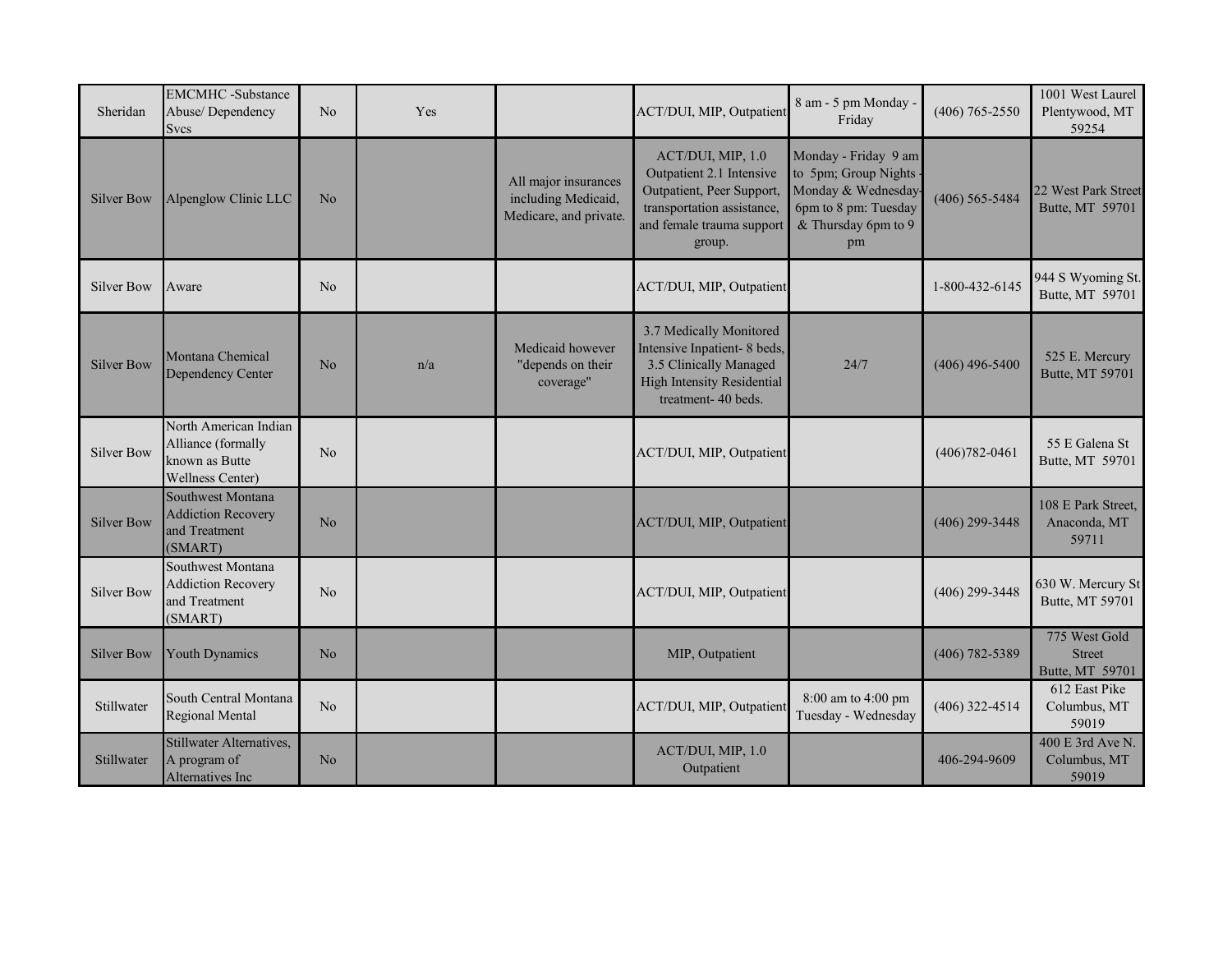| <b>Sweet Grass</b> | South Central Montana<br>Regional Mental                                | N <sub>o</sub> |     |                                                               | ACT/DUI, MIP, 1.0<br>Outpatient, PACT,<br>Residential, Veteran,<br>Group, Prevention<br>education | 8:00 am to 4:00 pm<br>Monday and<br>Wednesday                                           | $(406)$ 932-5924   | 515 Hooper<br>Big Timber, MT<br>59011                  |
|--------------------|-------------------------------------------------------------------------|----------------|-----|---------------------------------------------------------------|---------------------------------------------------------------------------------------------------|-----------------------------------------------------------------------------------------|--------------------|--------------------------------------------------------|
| Teton              | <b>Center for Mental</b><br>Health                                      | No             |     | Medicaid                                                      | ACT/DUI, MIP, 1.0<br>Outpatient                                                                   | 8 am - 5 pm Monday-<br>Friday.                                                          | $(406)$ 278-3205   | 1 Main Ave S<br>Choteau, MT<br>59422                   |
| Teton              | <b>Eastern Front</b><br>Counseling                                      | N <sub>o</sub> |     |                                                               | ACT/DUI, MIP, Outpatient                                                                          |                                                                                         | $(406)$ 466-3485   | 21 1st St. NW,<br>Suite 2<br>Choteau, MT<br>59422      |
| Toole              | <b>Eastern Front</b><br>Counseling                                      | N <sub>o</sub> |     |                                                               | ACT/DUI, MIP, Outpatient                                                                          |                                                                                         | $(406)$ 434-7141   | 100 Main Street.<br>Suite 3A<br>Shelby, MT 59474       |
| Toole              | Living Alternatives<br>(provider indicating he<br>will be closing soon) | N <sub>o</sub> | no  | none                                                          | ACT/DUI, MIP, Outpatient                                                                          | 24/7                                                                                    | $(208) 573 - 1066$ | 529 Park Avenue<br>Shelby, MT 59474                    |
| Toole              | Misfits, LLC                                                            | No             | yes | all except tri                                                | ACT/DUI, MIP, 1.0<br>Outpatient                                                                   | 8 am - 6 pm, Monday<br>Thursday                                                         | $(406) 868 - 7832$ | 1111 14th St S Ste<br>C, D<br>Great Falls, MT<br>59406 |
| Toole              | <b>Youth Dynamics</b>                                                   | N <sub>o</sub> |     |                                                               | MIP, Outpatient                                                                                   |                                                                                         | $(406)$ 434-7028   | 222 Main Street #E<br>Shelby, MT 59474                 |
| Valley             | <b>EMCMHC</b> -Substance<br>Abuse/Dependency<br><b>Svcs</b>             | N <sub>o</sub> | Yes |                                                               | ACT/DUI, MIP, Outpatient                                                                          | 8 am - 5 pm Monday -<br>Friday                                                          | $(406)$ 228-9349   | 1009 6th Avenue<br>North<br>Glasgow, MT<br>59230       |
| Valley             | Youth Dynamics                                                          | N <sub>o</sub> |     |                                                               | MIP, Outpatient                                                                                   |                                                                                         | $(406)$ 228-2058   | 316 1st Alley N<br>Glasgow, MT<br>59230                |
| Wheatland          | Meadowlark<br>Counseling                                                | N <sub>o</sub> | yes | Medicaid, Medicare,<br>Allegiance, Blue cross<br>Blue Shield. | ACT/DUI, MIP, 1.0<br>Outpatient, group, anger<br>management, and<br>relationship counseling.      | 8-9pm Monday &<br>Wednesday, 3 pm- 9<br>pm Tuesday &<br>Thursday, 8am - 5pm<br>Saturday | $(406)$ 220-0707   | 301 East Division<br>Street.<br>Harlowton, MT<br>59036 |
| Wibaux             | <b>EMCMHC</b> -Substance<br>Abuse/Dependency<br><b>Svcs</b>             | N <sub>o</sub> | Yes |                                                               | ACT/DUI, MIP, Outpatient                                                                          | 8 am - 5 pm Monday -<br>Friday                                                          | $(406)$ 377-6075   | 203 S Wibaux<br>(Courthouse)<br>Wibaux, MT<br>59353    |